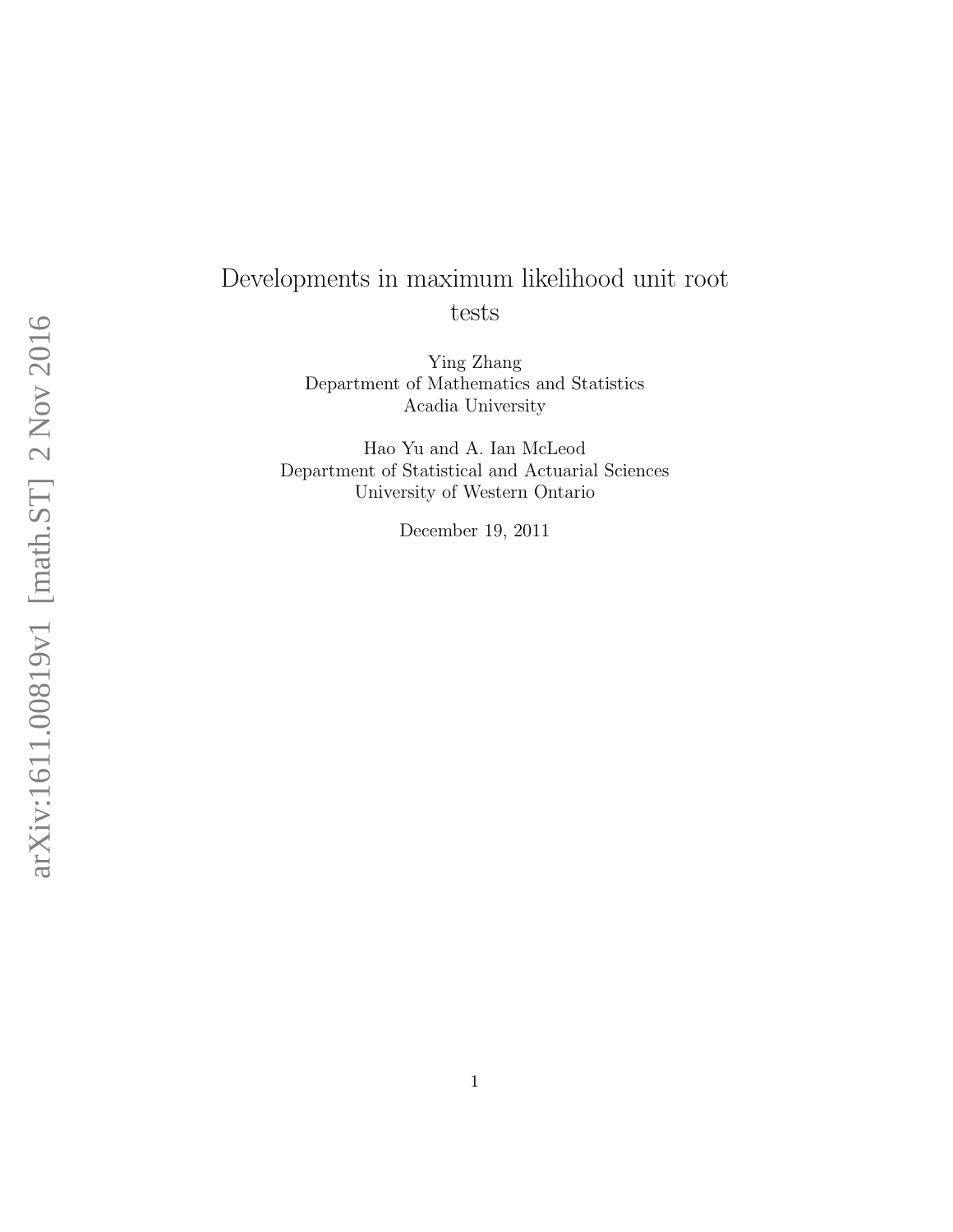#### Abstract

The exact maximum likelihood estimate (MLE) provides a test statistic for the unit root test that is more powerful [\(Fuller, 1996,](#page-21-0) p. 577) than the usual least squares approach. In this paper a new derivation is given for the asymptotic distribution of this test statistic that is simpler and more direct than the previous method. The response surface regression method is used to obtain a fast algorithm that computes accurate finite-sample critical values. This algorithm is available in the R package mleur that is available on CRAN. The empirical power of the new test is shown to be much better than the usual test not only in the normal case but also for innovations generated from an infinite variance stable distribution as well as for innovations generated from a  $GARCH(1, 1)$  process.

Keywords: Exact maximum likelihood estimator; Response surface regression; Robust unit root test; Symbolic computation.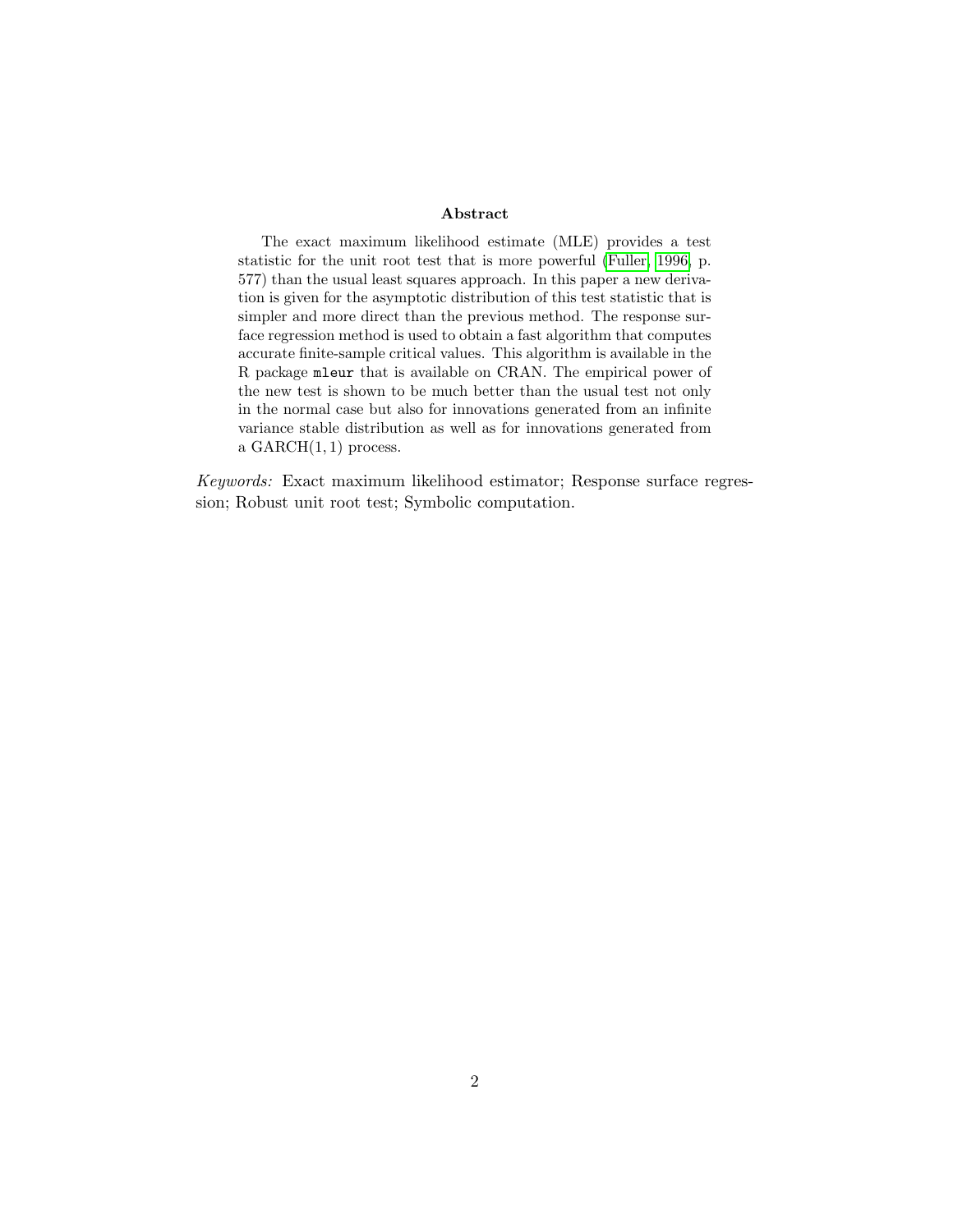### 1 Introduction

The  $AR(1)$  model is widely used in many applications as well as in unit root testing. Modern approaches to the unit root testing problem emphasize the importance of model selection [\(Pfaff, 2006;](#page-22-0) [Enders, 2010;](#page-21-1) [Patterson, 2010\)](#page-22-1). This paper focuses on testing the null model known as random walk,

<span id="page-2-0"></span>
$$
\nabla z_t = a_t, \quad t = 1, 2, \dots,
$$
\n
$$
(1)
$$

where  $\nabla z_t = z_t - z_{t-1}$  and  $a_t$  are independent and normally distributed with mean zero and variance  $\sigma_a^2$ . The alternative is assumed to be the stationary AR(1) model with intercept term  $\beta$ ,

<span id="page-2-1"></span>
$$
z_t = \beta + \rho z_{t-1} + a_t, \quad t = 1, 2, ..., \tag{2}
$$

where  $|\rho| < 1$ .

Sometimes it is assumed that  $\beta = 0$  is **known.** This case corresponds to the zero-mean AR(1) processes. Both of these models were discussed in the original formulation of the unit root testing problem by [Dickey and Fuller](#page-21-2) [\(1979\)](#page-21-2) but using the least-squares estimates (LSE) instead of the MLE. The random walk model and the stationary  $AR(1)$  alternative provide a suitable family of models for many financial and economic time series. However, as is discussed in §[6,](#page-12-0) other methods are needed if the diagnostic checks reveal that further lagged values need to be included in the model.

[Fuller](#page-21-0) [\(1996,](#page-21-0) p. 577) indicates that if the objective is to test the hypothesis of a unit root against the alternative of a stationary process with an unknown mean, the test statistics associated with the exact MLE are more powerful than that with the LSE. The exact MLE referred to is the MLE in the stationary case that corresponds to the alternative hypothesis in the unit root test. Empirical power comparisons among various unit root tests showed that the MLE based tests had much higher power than the Dickey-Fuller (DF) tests [\(Pantula et al., 1994\)](#page-22-2). Extensions of the MLE method to the ARMA(1, 1) and other ARMA processes were discussed by [Shin and](#page-22-3) [Fuller](#page-22-3) [\(1998\)](#page-22-3).

[Fuller](#page-21-0) [\(1996,](#page-21-0) §10.1.3) and [Gonzalez-Farias and Dickey](#page-21-3) [\(1999\)](#page-21-3) derive the limiting distributions of normalized statistics associated with the exact MLE unit root test under eqns. [\(1\)](#page-2-0) and [\(2\)](#page-2-1). This approach is indirect whereas our new derivation in §[3](#page-5-0) is essentially simpler and more direct. Our method using the Taylor series linearization of the test statistic is carried out through symbolic computer algebra. The exact MLE itself is also derived symbolically through the solution of a cubic equation in §2. The usual approach to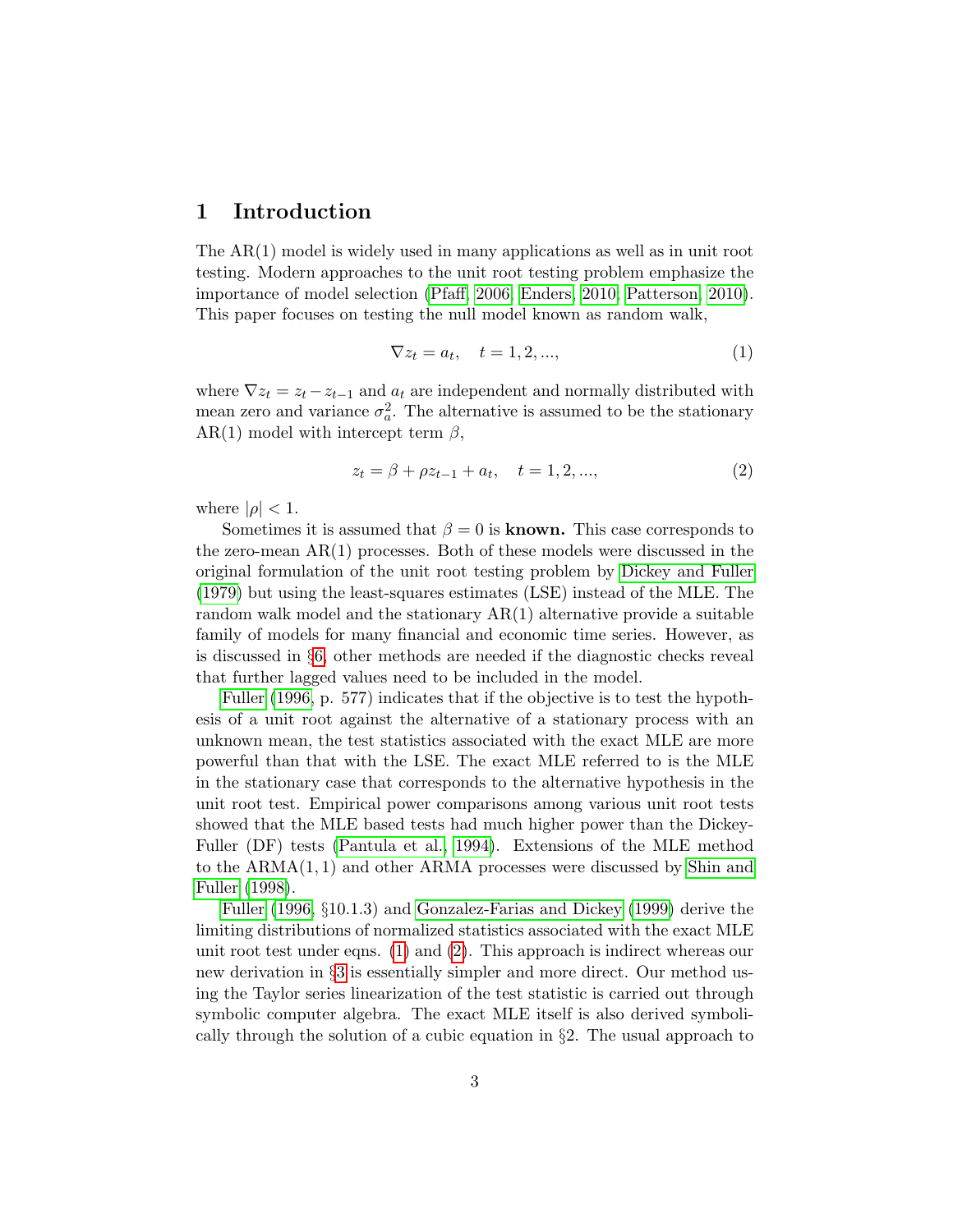the exact MLE using a numerical optimization technique can occasionally have convergence problems. This more direct approach using a symbolic Taylor series linearization is easier to generalize to other problems as well. It is known that computer algebra may handle complicated statistical inference problems [\(Andrews and Stafford, 2000\)](#page-21-4). There are several examples in time series analysis. [Smith and Field](#page-22-4) [\(2001\)](#page-22-4) show how a symbolic operator can be used to calculate the joint cumulants of the linear combinations of products of discrete Fourier transforms. [Zhang and McLeod](#page-22-5) [\(2006\)](#page-22-5) discuss a computer algebra approach to the asymptotic bias and variance coefficients to order  $O(1/n)$  for linear estimators in stationary time series. Computer algebra no doubt has many more applications in statistics and time series analysis.

In §[4,](#page-9-0) using response surface curves, we show that the critical values for the MLE test may be efficiently computed. With our fast algorithm, in §[5,](#page-10-0) we demonstrate that the exact MLE test provides not only a sizeable increase in power but also the robustness against alternative specifications for the innovations such as an infinite variance stable distribution and a  $GARCH(1, 1)$  process. We illustrate how to implement the exact MLE unit root test with two real world examples in §[6.](#page-12-0)

#### <span id="page-3-2"></span>2 Exact MLE

The  $AR(1)$  model  $(2)$  may also be written,

<span id="page-3-0"></span>
$$
z_t - \mu = \rho(z_{t-1} - \mu) + a_t, t = 1, 2, ..., \tag{3}
$$

where  $E(z_t) = \mu$  and  $\beta = \mu(1 - \rho)$ . When  $\mu$  is known, without loss of generality, it is assumed that  $\mu = 0$ . The time series process is stationary if  $|\rho|$  < 1. In the random walk case  $\rho = 1$  and the process is said to be unit root non-stationary. If  $\rho > 1$ , the process is explosively non-stationary.

Most of unit root tests have been derived under the data generation model,

<span id="page-3-1"></span>
$$
z_t - \mu = \rho(z_{t-1} - \mu) + a_t, t = 1, 2, ..., \tag{4}
$$

where  $z_0 = \mu$  is a fixed value. The only difference between model [\(3\)](#page-3-0) and [\(4\)](#page-3-1) is the initial value. The time series represented by [\(4\)](#page-3-1) is mostly same as that by  $(3)$ , except that under  $(4)$  the process is asymptotically stationary when  $|\rho|$  < 1 and the LSE is the maximum likelihood estimator of  $\rho$  conditionally on the initial value.

First consider the zero-mean stationary time series under [\(3\)](#page-3-0). Its initial value follows a normally distributed random variable with zero mean and a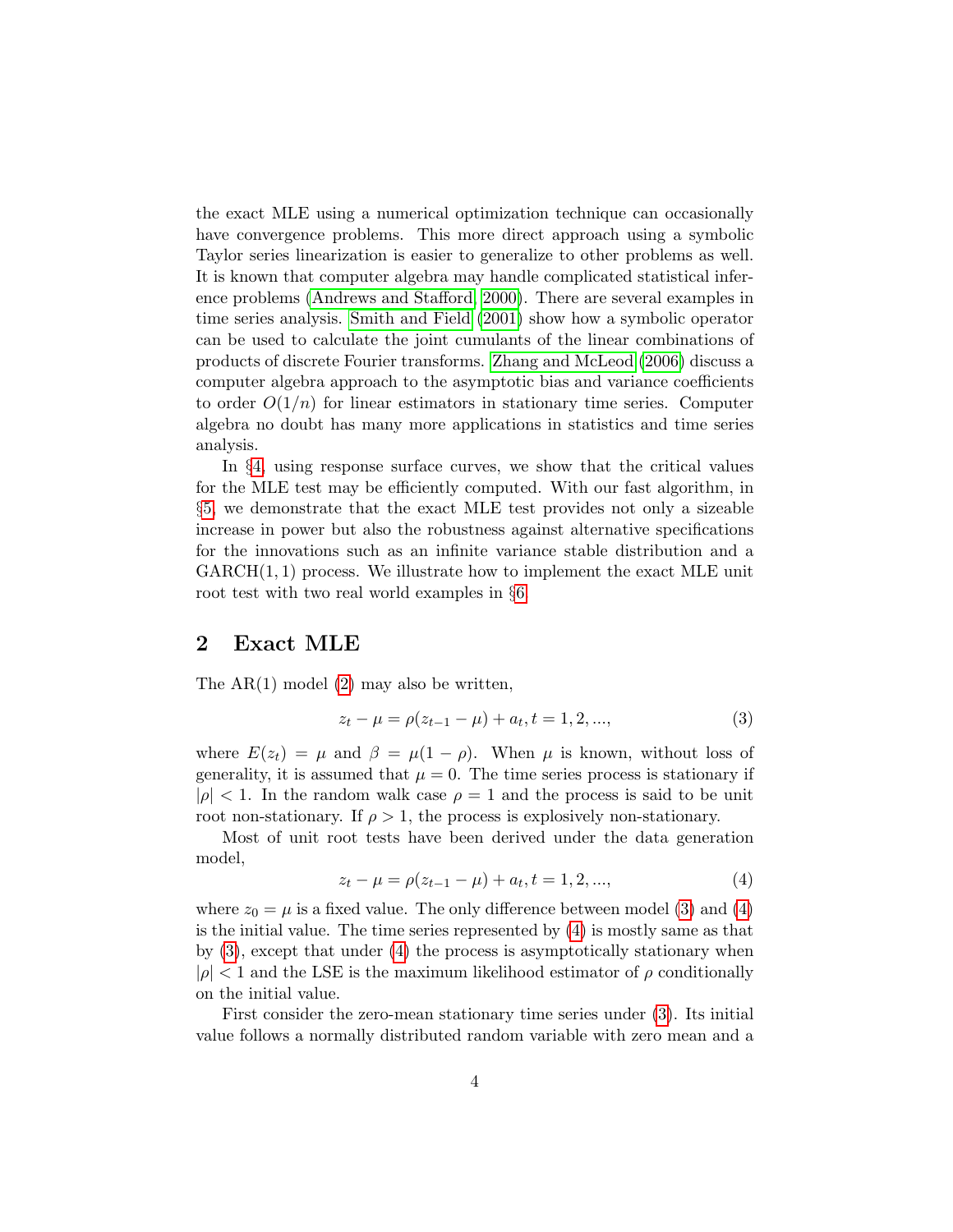variance of  $\sigma^2/(1-\rho^2)$ . The exact **log-likelihood** function of *n* consecutive observations,  $z_t, t = 1, ..., n$ , may be written as [\(Minozzo and Azzalini, 1993\)](#page-22-6)

<span id="page-4-0"></span>
$$
l(\sigma^2, \rho) = -\frac{n}{2}\log(2\pi) - \frac{n}{2}\log(\sigma^2) + \frac{1}{2}\log(1-\rho^2) - \frac{1}{2\sigma^2}(a - 2\rho b + \rho^2 c)
$$
 (5)

where

<span id="page-4-2"></span>
$$
a = \sum_{t=1}^{n} z_t^2, \quad b = \sum_{t=2}^{n} z_t z_{t-1}, \quad c = \sum_{t=2}^{n-1} z_t^2.
$$
 (6)

Maximizing  $l(\sigma^2, \rho)$  in eqn.[\(5\)](#page-4-0), [White](#page-22-7) [\(1961\)](#page-22-7), and [Minozzo and Azzalini](#page-22-6) [\(1993\)](#page-22-6) show that the exact MLE of  $\rho$  is the unique real root of the following equation, whose absolute value is less than one.

<span id="page-4-1"></span>
$$
\frac{n-1}{n}c\rho^3 - \frac{n-2}{n}b\rho^2 - (c + \frac{a}{n})\rho + b = 0.
$$
 (7)

[Dent and Min](#page-21-5) [\(1978\)](#page-21-5), [Hasza](#page-21-6) [\(1980\)](#page-21-6), and [Minozzo and Azzalini](#page-22-6) [\(1993\)](#page-22-6) point out that the exact MLE may be written as

$$
\hat{\rho} = 2\left(\frac{d_2^2 - 3d_1}{9}\right)^{1/2} \cos\left(\frac{\theta}{3} + \frac{4\pi}{3}\right) - \frac{d_2}{3},\tag{8}
$$

where

$$
\theta = \cos^{-1}\left\{\frac{9d_2d_1 - 27d_0 - 2d_2^3}{2(d_2^2 - 3d_1)^{3/2}}\right\},\,
$$

and

$$
d_2 = -\frac{n-2}{n-1}\frac{b}{c}
$$
,  $d_1 = -\frac{n}{n-1}(1+\frac{a}{nc})$ ,  $d_0 = \frac{n}{n-1}\frac{b}{c}$ .

Using Mathematica [\(Wolfram, 1999\)](#page-22-8), the cubic equation [\(7\)](#page-4-1) is easily solved and the exact MLE  $\hat{\rho}$  may be expressed as the ratio of complex polynomials,

$$
\hat{\rho} = (n-2)b/3c(-1+n) + ((1-i\sqrt{3})\n(-b^2(-2+n)^2 + 3c(-1+n)(-a - cn)))/(32^{2/3}c(1 - n)\n(16b^3 - 18abc - 24b^3n + 27abcn + 9bc^2n + 12b^3n^2 - 9abcn^2\n-27bc^2n^2 - 2b^3n^3 + 18bc^2n^3 + (((16b^3 - 18abc - 24b^3n + 27abcn\n+9bc^2n + 12b^3n^2 - 9abcn^2 - 27bc^2n^2 - 2b^3n^3 + 18bc^2n^3)^2 + 4(-b^2(-2+n)^2\n+3c(-1+n)(-a - cn))^3))^{1/2})^{1/3} - 1/(62^{1/3}c(1 - n))\n((1+i\sqrt{3})(16b^3 - 18abc - 24b^3n + 27abcn + 9bc^2n + 12b^3n^2\n-9abcn^2 - 27bc^2n^2 - 2b^3n^3 + 18bc^2n^3 + (((16b^3 - 18abc -\n-24b^3n + 27abcn + 9bc^2n + 12b^3n^2 - 9abcn^2 - 27bc^2n^2 - 2b^3n^3\n+18bc^2n^3)^2 + 4(-b^2(-2+n)^2 + 3c(-1+n)(-a - cn))^3))^{1/2})^{1/3})
$$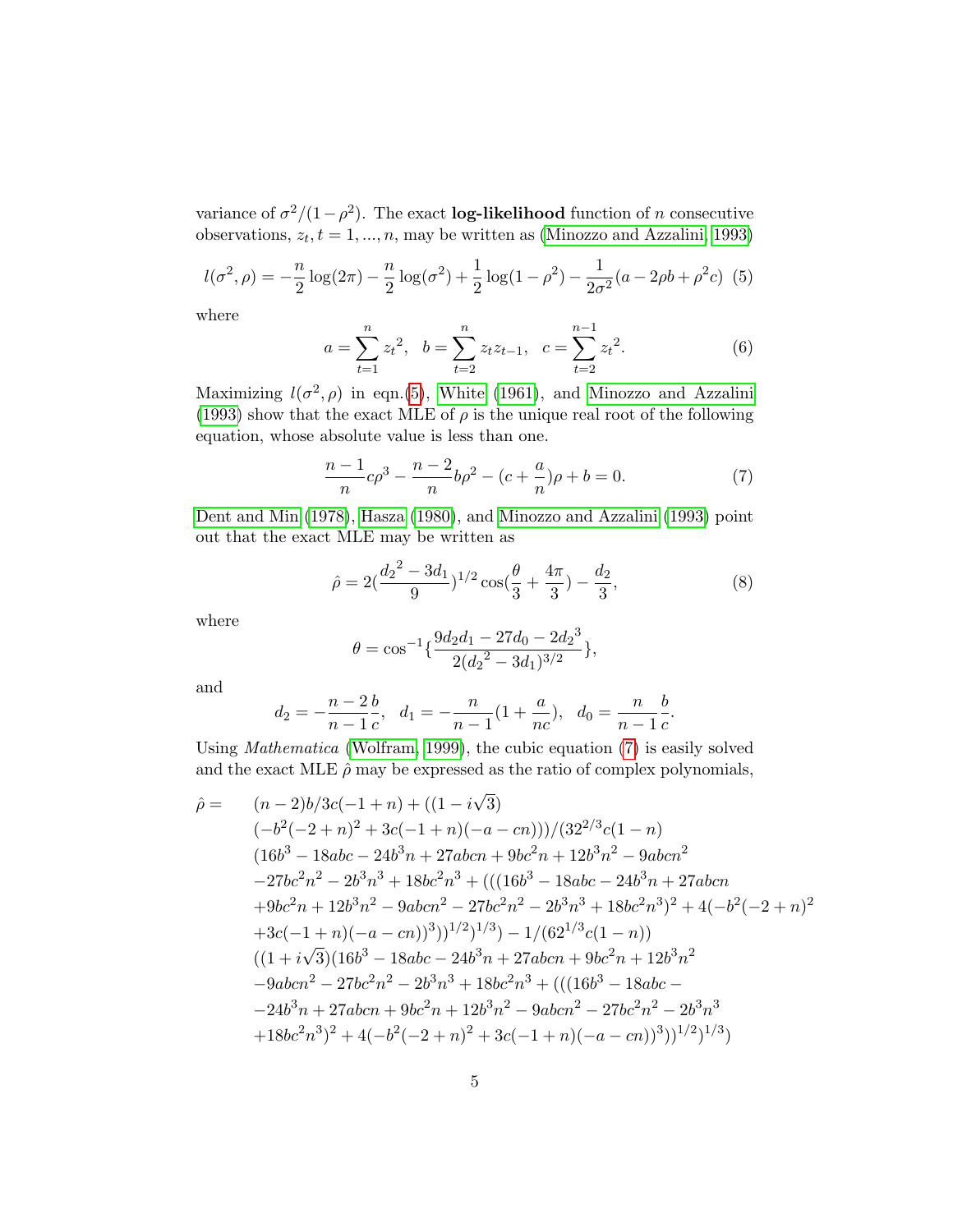where  $i =$ √  $-1$ , and a, b and c are defined in [\(6\)](#page-4-2).

For a stationary  $AR(1)$  process with an unknown mean under  $(3)$ , there are two mean correction methods: sample mean correction and the maximum likelihood mean estimation. It is well known that for  $ARMA(p, q)$ model, the sample mean is asymptotically efficient [\(Brockwell and Davis,](#page-21-7) [1987,](#page-21-7) §7.1). The exact MLE for the  $\mu$  may be obtained iteratively as in [McLeod and Zhang](#page-21-8)  $(2008)$  but in the AR $(1)$  case the sample mean has close to 100% efficiency in finite samples [\(McLeod and Zhang, 2008,](#page-21-8) Table 3). For speed and convenience we may just consider the sample mean estimator in eqn. [\(3\)](#page-3-0). That is, the exact MLE is the  $\hat{\rho}$  described above with  $z_t - \overline{z}_n$  $(t = 1, ..., n)$  replacing  $z_t$  where  $\overline{z}_n$  is the sample mean, which is denoted as  $\hat{\rho}_{\mu}$ .

Under the stationary alternative, the exact MLE and the LSE have the same limiting distribution [\(Brockwell and Davis, 1987,](#page-21-7) §8) but this is not the case under the non-stationary null hypothesis eqn. [\(1\)](#page-2-0). The next section provides a new derivation of this distribution.

# <span id="page-5-0"></span>3 Computer Algebra Derivations to Limiting Distributions

In the unit root case,  $\rho = 1$ , we consider the random walk

<span id="page-5-3"></span>
$$
z_t = z_{t-1} + a_t, \quad t = 1, 2, ..., \tag{9}
$$

where  ${a_t}$  is a sequence of IID random variables with mean 0 and finite variance  $\sigma_a^2 > 0$ .

Fixed  $z_0 = 0$ , the random walk process may be generated by

$$
z_t = \sum_{j=1}^t a_j.
$$
\n<sup>(10)</sup>

For the zero-mean case, the normalized and pivotal type statistics may be written as

<span id="page-5-1"></span>
$$
\hat{\delta} = n(\hat{\rho} - 1) \tag{11}
$$

where  $\hat{\rho}$  is described in §[2,](#page-3-2) and

<span id="page-5-2"></span>
$$
\hat{\tau} = \frac{1}{\hat{\sigma}} \left( \sum_{t=2}^{n} z_{t-1}^2 \right)^{1/2} (\hat{\rho} - 1)
$$
\n(12)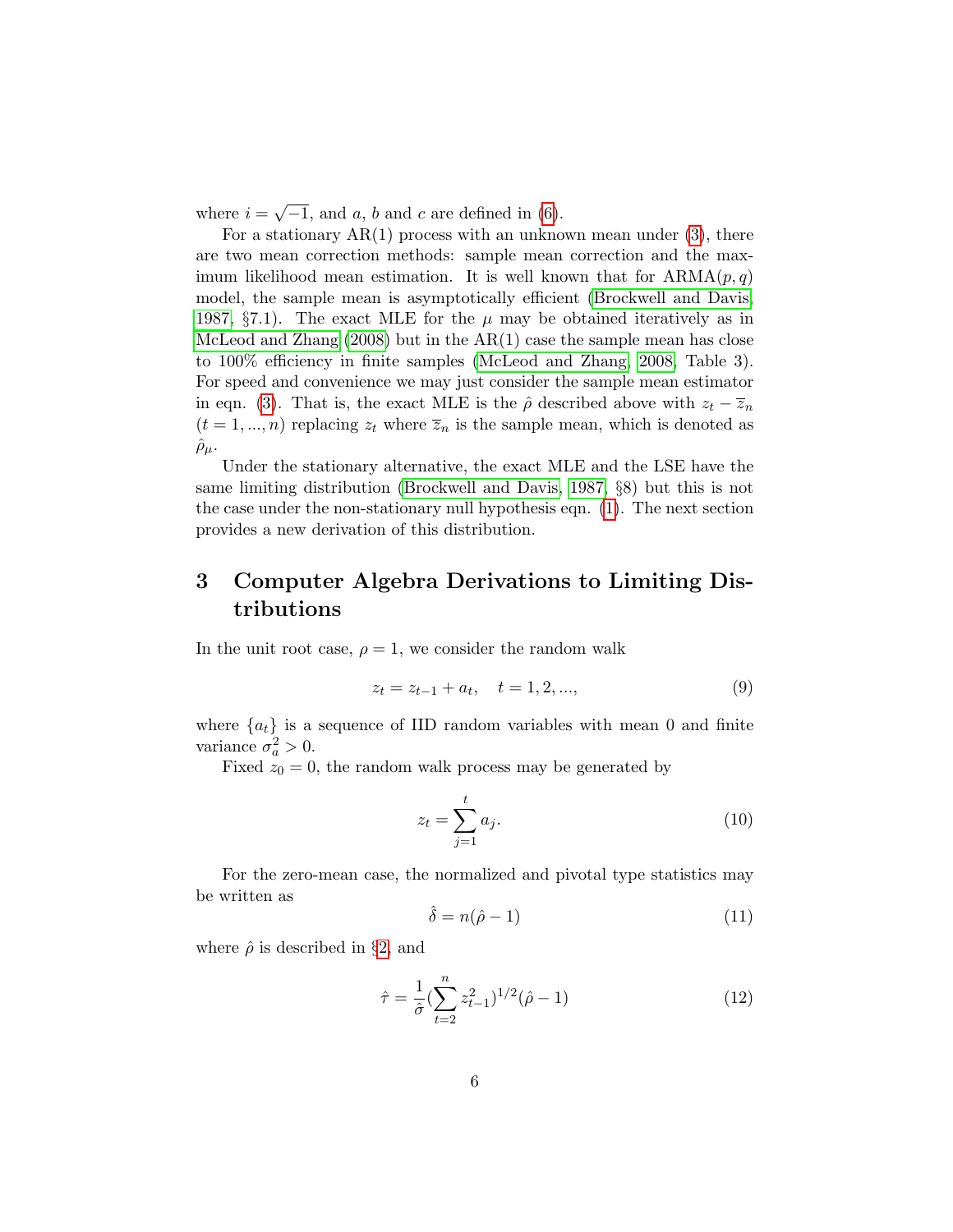where

$$
\hat{\sigma}^2 = (n-2)^{-1} \sum_{t=2}^n (z_t - \hat{\rho} z_{t-1})^2.
$$

For the unknown mean case, the normalized statistic may be written as

<span id="page-6-0"></span>
$$
\hat{\delta}_{\mu} = n(\hat{\rho}_{\mu} - 1) \tag{13}
$$

where  $\hat{\rho}_{\mu}$  is described in §[2,](#page-3-2) and the corresponding pivotal statistic may be written by

<span id="page-6-1"></span>
$$
\hat{\tau}_{\mu} = \hat{\sigma}_{\mu}^{-1} \left( \sum_{t=2}^{n} (z_{t-1} - \overline{z}_n)^2 \right)^{1/2} (\hat{\rho}_{\mu} - 1), \tag{14}
$$

where

$$
\hat{\sigma}_{\mu}^{2} = (n-3)^{-1} \sum_{t=2}^{n} (z_{t} - \overline{z}_{n} - \hat{\rho}_{\mu} (z_{t-1} - \overline{z}_{n}))^{2}.
$$

The limiting distributions of statistics in eqns.  $(11)$ ,  $(12)$ ,  $(13)$   $(14)$  are given in Theorems 1 and 2 below.

<span id="page-6-3"></span>**Theorem 1.** Under a random walk  $(9)$ ,

<span id="page-6-2"></span>
$$
n(\hat{\rho}_{\mu} - 1) \stackrel{D}{\longrightarrow} \frac{1}{2} \left( \mathfrak{C}_{\mu} - \sqrt{\mathfrak{C}_{\mu}^2 - 4\mathfrak{C}_{\mu} + 2\mathfrak{B}_{\mu}} \right), \tag{15}
$$

<span id="page-6-4"></span>
$$
\hat{\tau}_{\mu} \stackrel{D}{\longrightarrow} \frac{\sqrt{\mathfrak{A}_{\mu}}}{2} \left( \mathfrak{C}_{\mu} - \sqrt{\mathfrak{C}_{\mu}^{2} - 4\mathfrak{C}_{\mu} + 2\mathfrak{B}_{\mu}} \right), \qquad (16)
$$

where

$$
\mathfrak{A}_{\mu} = \int_{0}^{1} W^{2}(t) dt - \left(\int_{0}^{1} W(t) dt\right)^{2},
$$
  

$$
\mathfrak{B}_{\mu} = \mathfrak{A}_{\mu}^{-1} \left( \left(\int_{0}^{1} W(t) dt\right)^{2} + \left(W(1) - \int_{0}^{1} W(t) dt\right)^{2} \right),
$$
  

$$
\mathfrak{C}_{\mu} = \mathfrak{A}_{\mu}^{-1} \left( \frac{1}{2} \left(W^{2}(1) - 1\right) - W(1) \int_{0}^{1} W(t) dt + \left(\int_{0}^{1} W(t) dt\right)^{2} \right),
$$

and  $\{W(t), 0 \le t \le 1\}$  is a standard Wiener process.

**Theorem 2.** Under a random walk  $(9)$ ,

<span id="page-6-5"></span>
$$
n(\hat{\rho} - 1) \xrightarrow{D} \frac{1}{2} \left( \mathfrak{C} - \sqrt{\mathfrak{C}^2 - 4\mathfrak{C} + 2\mathfrak{B}} \right), \tag{17}
$$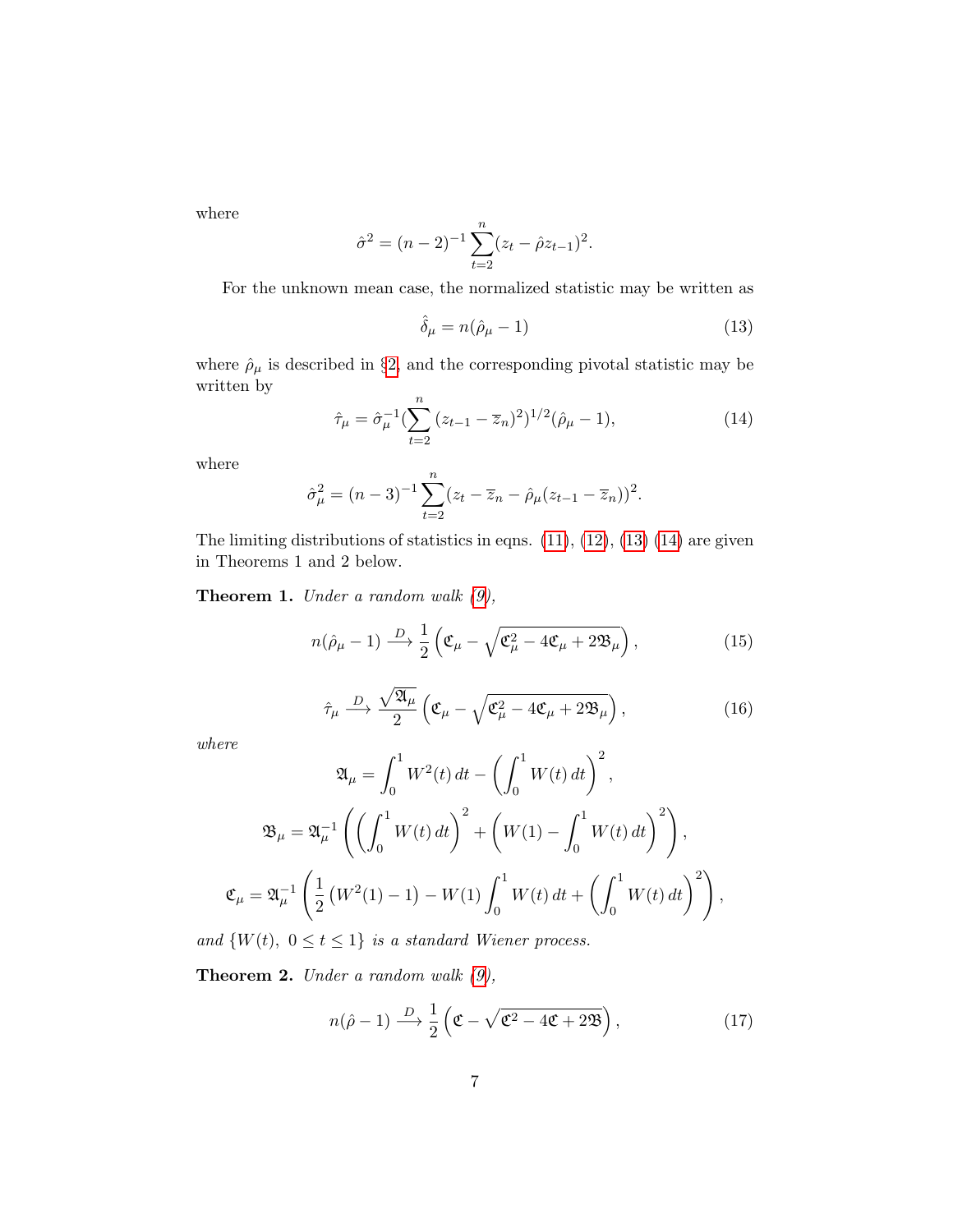<span id="page-7-1"></span>
$$
\hat{\tau} \stackrel{D}{\longrightarrow} \frac{\sqrt{2l}}{2} \left( \mathfrak{C} - \sqrt{\mathfrak{C}^2 - 4\mathfrak{C} + 2\mathfrak{B}} \right),
$$
\n
$$
\mathfrak{A} = \int_0^1 W(t)^2 dt,
$$
\n
$$
\mathfrak{B} = \mathfrak{A}^{-1} W(1)^2,
$$
\n
$$
\mathfrak{C} = \mathfrak{A}^{-1} \frac{1}{2} \left( W^2(1) - 1 \right)
$$
\n(18)

where

and 
$$
\{W(t), 0 \le t \le 1\}
$$
 is a standard Wiener process.

To fix ideas, below is demonstrated how Mathematica helping to prove the limiting distribution of  $n(\hat{\rho}_{\mu} - 1)$  $n(\hat{\rho}_{\mu} - 1)$  $n(\hat{\rho}_{\mu} - 1)$ , eqn. [\(15\)](#page-6-2) in Theorem 1.

 $\rho_{\mu}$  may be further simplified as follows:

$$
\hat{\rho}_{\mu} = -\frac{(n-2)G}{3(1-n)} + \frac{(1-i\sqrt{3})u}{2^{\frac{2}{3}}3(1-n)(v+\sqrt{v^2+4u^3})^{\frac{1}{3}}} - \frac{(1+i\sqrt{3})(v+\sqrt{v^2+4u^3})^{\frac{1}{3}}}{2^{\frac{1}{3}}6(1-n)}
$$

where

$$
u = -(n-2)^2 G^2 + 3(1-n)(H+n),
$$
  
\n
$$
v = 16G^3 - 18GH - 24G^3n + 27GHn + 9Gn
$$
  
\n
$$
+12G^3n^2 - 9GHn^2 - 27Gn^2 - 2G^3n^3 + 18Gn^3
$$

where

<span id="page-7-2"></span>
$$
G = b/c, \quad H = a/c \tag{19}
$$

where a, b and c are defined in [\(6\)](#page-4-2) with  $z_t - \overline{z}_n$  ( $t = 1, ..., n$ ) replacing  $z_t$ . The limiting distributions of  $G$  and  $H$  are given in the following lemma.

<span id="page-7-0"></span>**Lemma 1.** Under a random walk  $(9)$ ,

$$
(c/(\sigma^2 n^2), n(H-1), n(G-1)) \xrightarrow{D} (\mathfrak{A}_{\mu}, \mathfrak{B}_{\mu}, \mathfrak{C}_{\mu})
$$
 (20)

where  $\mathfrak{A}_{\mu}$ ,  $\mathfrak{B}_{\mu}$ ,  $\mathfrak{C}_{\mu}$  are defined in Theorem [1.](#page-6-3)

A detailed proof of Lemma [1](#page-7-0) can be found in Appendix [8.](#page-14-0)

Proof of eqn. [\(15\)](#page-6-2) in Theorem [1.](#page-6-3) Let  $W = n(G-1)$  and  $X = n(H-1)$ . Lemma [1](#page-7-0) implies that  $W = O_p(1)$  and  $X = O_p(1)$ .  $\rho_\mu$  can be considered as a function of  $1/n$  with  $1 + W/n$  and  $1 + X/n$  replacing G and H. In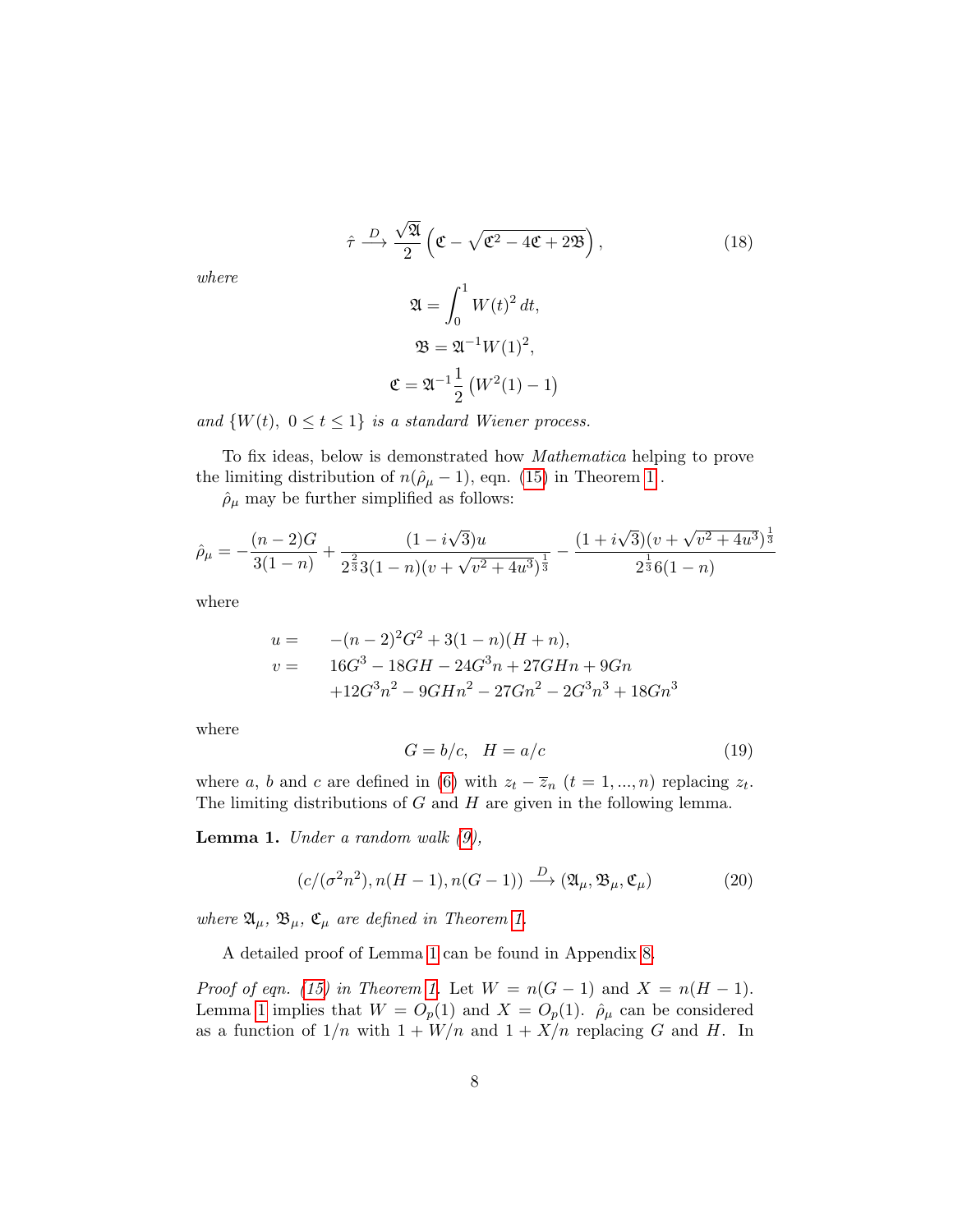order to obtain the limit distribution of  $\rho_{\mu}$ , taking  $\rho_{\mu}$  with one-term Taylor expansion with respect to  $1/n$  at zero,

<span id="page-8-0"></span>
$$
\hat{\rho}_{\mu} = 1 + \frac{1}{2n} \left( W - \sqrt{W^2 - 4W + 2X} \right) + \frac{1}{n^2} R_n(W, X). \tag{21}
$$

where  $\sup_{n\geq 1} |R_n(W, X)| \leq C(W, X)$  that is a continuous function of W and X. Below is a *Mathematica* script and its output for deriving eqn  $(21)$ .

In[1]:= u = -(n-2)^2G^2+3(1-n)(H+n); In[2]:= v = 16 G^3-18 G H - 24 G^3 n+27 G H n + 9G n + 12 G^3 n^2 -9 G H n^2-27 G n^2-2 G^3 n^3+18 G n^3; In[3]:= rho = -(-2+n)G/(3(1-n)) +((1-i Sqrt[3])(u))/(3 2^(2/3)(1-n)(v+Sqrt[v^2+4u^3])^(1/3)) -1/(6 2^(1/3)(1-n))((1+i Sqrt[3])(v+Sqrt[v^2+4u^3])^(1/3)); In[4]:= G = 1 + W/n; H = 1 + X/n; n = 1/z; Simplify[Series[rho, {z, 0, 1}]]

and the output of the final input is

$$
Out[4] = 1+1/2(W+i(4W-W^2-2X)^(1/2))z+0[z]^2
$$

which leads to eqn. [\(21\)](#page-8-0). Following the fact that  $W = O_p(1)$ ,  $X = O_p(1)$ and the continuity of  $C(W, X)$ ,

$$
\frac{1}{n}R_n(W, X) \stackrel{P}{\longrightarrow} 0.
$$

By Lemma 1,

$$
(W, X) \xrightarrow{D} (\mathfrak{C}_{\mu}, \mathfrak{B}_{\mu}).
$$

Thus applied the continuous mapping theorem described in Appendix [8](#page-14-0) and the Slutsky's theorem to eqn. [\(21\)](#page-8-0), enq. [\(15\)](#page-6-2) is obtained.  $\Box$ 

The limiting distributions of  $\hat{\tau}_{\mu}$ ,  $\hat{\rho}$ , and  $\hat{\tau}$  in eqns. [\(16\)](#page-6-4) - [\(18\)](#page-7-1) can be very similarly derived.

[Fuller](#page-21-0) [\(1996,](#page-21-0) Theorem 10.1.10 and Corollary 10.1.10) show that eqn. [\(15\)](#page-6-2) and eqn. [\(17\)](#page-6-5) hold, which indicates that the computer algebra derivations implemented here are appropriate. Other than the normalized statistics, eqns. [\(16\)](#page-6-4) and [\(18\)](#page-7-1) show the limiting distributions on the unit root boundary of pivotal statistics for both zero-mean and unknown mean cases.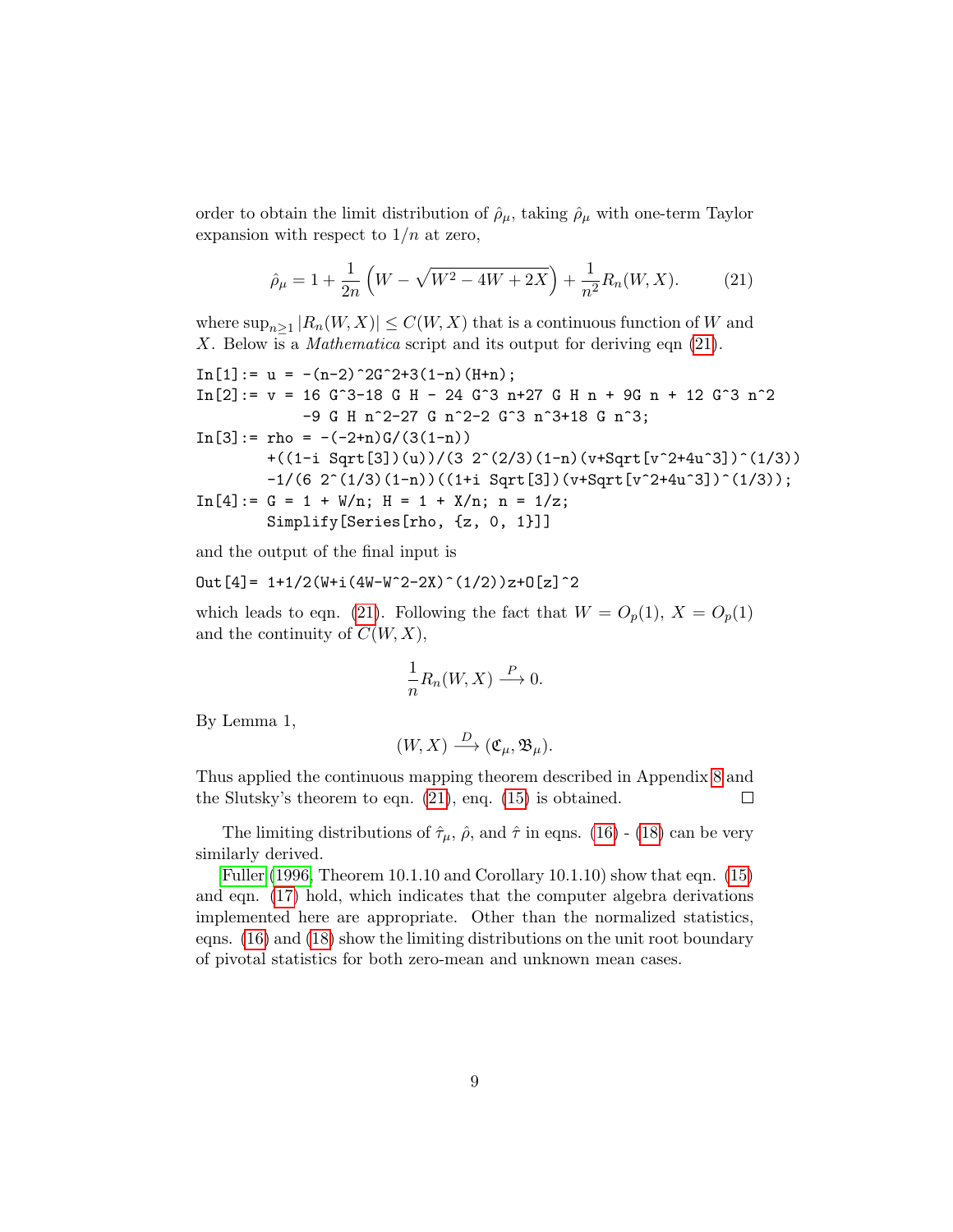### <span id="page-9-0"></span>4 Methods of Implementing the Test

The asymptotic distribution may be evaluated by computer simulation methods for Brownian motion. Such methods are discussed in the book by [Iacus](#page-21-9) [\(2008\)](#page-21-9). Then this asymptotic distribution could be used to obtain critical values and/or p-values for the test. As we will show below, this method will not work unless the series length is very long.

The simplest approach is to use a Monte-Carlo test. Under general conditions this approach provides an accurate test that can be efficiently computed using parallel processing capabilities found on many modern computer environments. For example, the necessary steps are outlined below for the normalized test:

1) simulate  $M$  random walks under [\(1\)](#page-2-0) with the length of  $n$  and compute the simulated testing statistic sample,  $n(\hat{\rho}_{\mu}^1 - 1), n(\hat{\rho}_{\mu}^2 - 1), ..., n(\hat{\rho}_{\mu}^M - 1);$ 2) compute the observed testing statistic value for the given time series  $\{z_t\}$ ,  $n(\hat{\rho}_{\mu}^{0}-1);$ 

3) count the number of times k that the simulated test statistic  $n(\hat{\rho}^i_{\mu} - 1)$  $(i = 1, ..., M)$  is less than or equal to the observed test statistic  $n(\hat{\rho}_{\mu}^{0} - 1);$ 4) compute the p-value as  $(k+1)/(M+1)$ .

Instead of using independent normal random variables to generate the random walks in Step 1), we could use a bootstrap sample of the residuals. This test has been implemented in the function mctest in our R package for MLE unit root tests [\(A. I. McLeod and Zhang, 2011\)](#page-21-10).

An even more computationally efficient approach is to use response surface regression [\(MacKinnon, 2002\)](#page-21-11) to estimate the quantile functions for the exact distribution. The response surface regressions are of the form,

$$
Q^{\alpha}(n) = \theta_{\infty} + \theta_1/n + \theta_2/n^2 + \theta_3/n^3 + \epsilon,
$$

where  $Q^{\alpha}(n)$  is an  $\alpha$  percentile of the finite sample distribution that is estimated using N replications and  $\epsilon$  is an error term. The curve was fit with the massive cluster computer SHARCNET utilizing 221 compute nodes for about ten hours. Thirty-six series lengths n used were  $20, (5), 100, (20),$ 300,  $(50)$ ,  $500$ ,  $(100)$ ,  $1000$ . For each series length  $N = 200000$  replications were done and this as repeated  $M = 100$  times. From this the mean and variance of each percentile were estimated and used in a weighted least squares regression to obtain the final fitted regression. The weighted least squares approach is needed to account for heteroskedasticity in the error terms.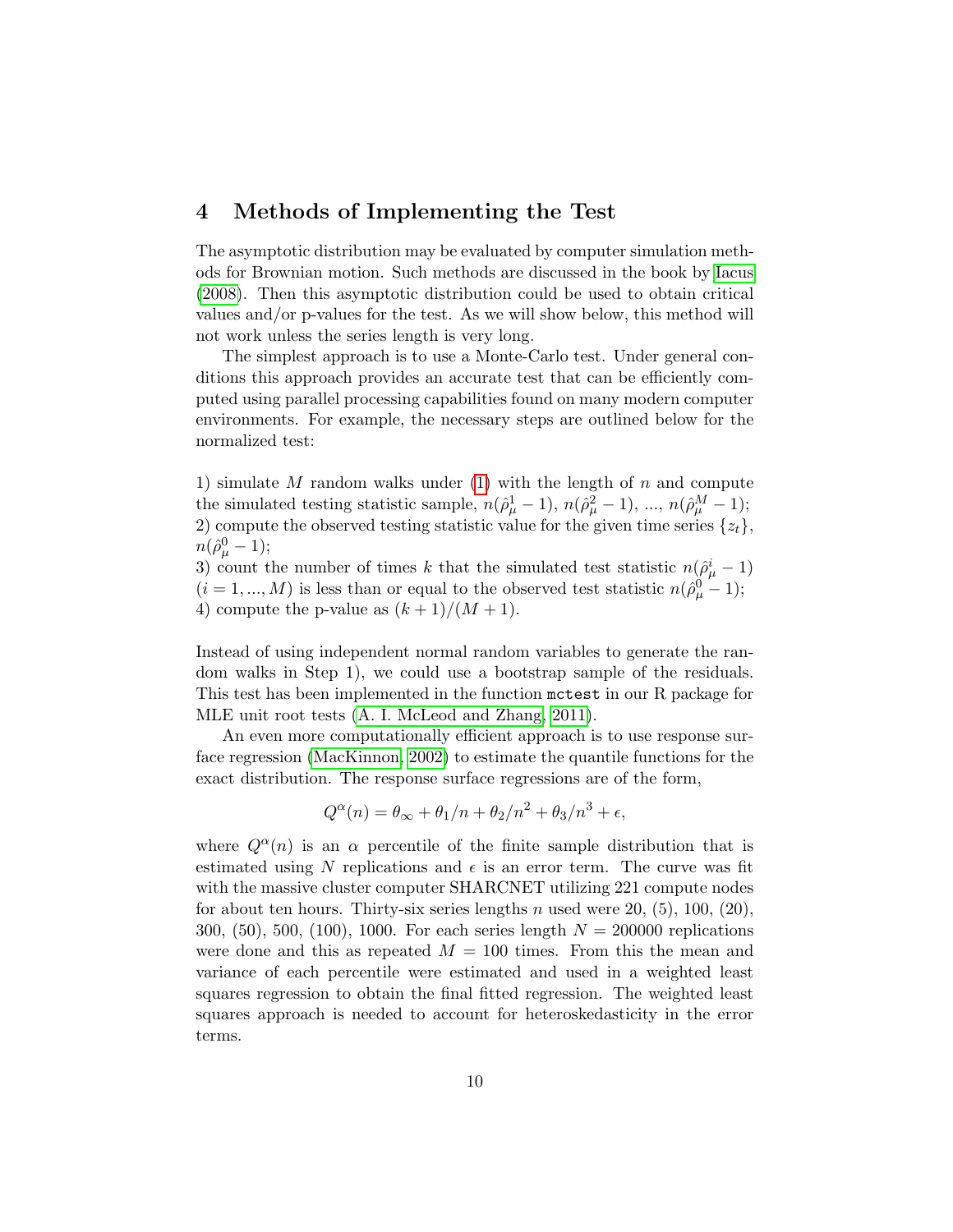In the case of the model specified in eqns.  $(1)$  and  $(2)$ , the critical values for the test statistic  $\hat{\tau}_{\mu}$  given in eqn. [\(14\)](#page-6-1) are:

<span id="page-10-1"></span>
$$
\hat{Q}^{\alpha}(n) = \begin{cases}\n-3.110 - 4.652/n - 51.466/n^2 & 1\% \text{ point} \\
-2.531 - 2.062/n - 17.529/n^2 & 5\% \text{ point} \\
-2.233 - 1.219/n - 8.178/n^2 & 10\% \text{ point}\n\end{cases}
$$
\n(22)

Figure 1 below illustrates these curves for series lengths up to 500. The dashed line shows the critical point from the asymptotic distribution. It is seen that a reasonably large sample is needed to obtain accurate critical values using the asymptotic distribution. The y-axis each panel is scaled so scaling unit is the same. This scaling reveals the critical values corresponding 10% converge more quickly while the 1% critical values converge slowly.

Extensive simulation experiments were performed for a variety of series lengths, n, and parameters,  $\rho$ , to check that the p-values produced by the Monte-Carlo method agreed with that produced by the critical values from eqn. [\(22\)](#page-10-1).

Implementing the explicit expression of the exact MLE derived in §[2](#page-3-2) and the critical value equations such as eqns. [\(22\)](#page-10-1), our R function mleur for the MLE unit root tests is available in our R package mleur [\(A. I. McLeod and](#page-21-10) [Zhang, 2011\)](#page-21-10).

#### <span id="page-10-0"></span>5 Power Comparisons

We investigated the power of the MLE unit root tests under various types of innovations in comparison with that of the standard Dickey-Fuller test. Under our null model  $(1)$ , and alternative model  $(2)$  or  $(3)$ , the unknown mean case is more realistic than the known mean case. Thus the MLE unit root test was implemented with the sample mean correction in the normalized form  $n(\hat{\rho}_{\mu} - 1)$  or the pivotal form  $\hat{\tau}_{\mu}$ , denoted by MLEn or MLEp respectively. In R the standard Dickey-Fuller test is implemented in several packages and usually the pivotal form of test statistic is used. We used the implementation of the Dickey-Fuller pivotal test for the same model as [\(1\)](#page-2-0) and [\(2\)](#page-2-1) with an unknown mean or interpret in the R package urca by [Pfaff](#page-22-9) [\(2010\)](#page-22-9), represented by DF in this paper. The function GetPower for making such power comparisons is given in our package [\(A. I. McLeod](#page-21-10) [and Zhang, 2011\)](#page-21-10)

In constructing critical value eqns. [\(22\)](#page-10-1), the simulated series were assumed to be Gaussian. But since the asymptotic distribution only relies on the assumption that the innovations are independent with mean zero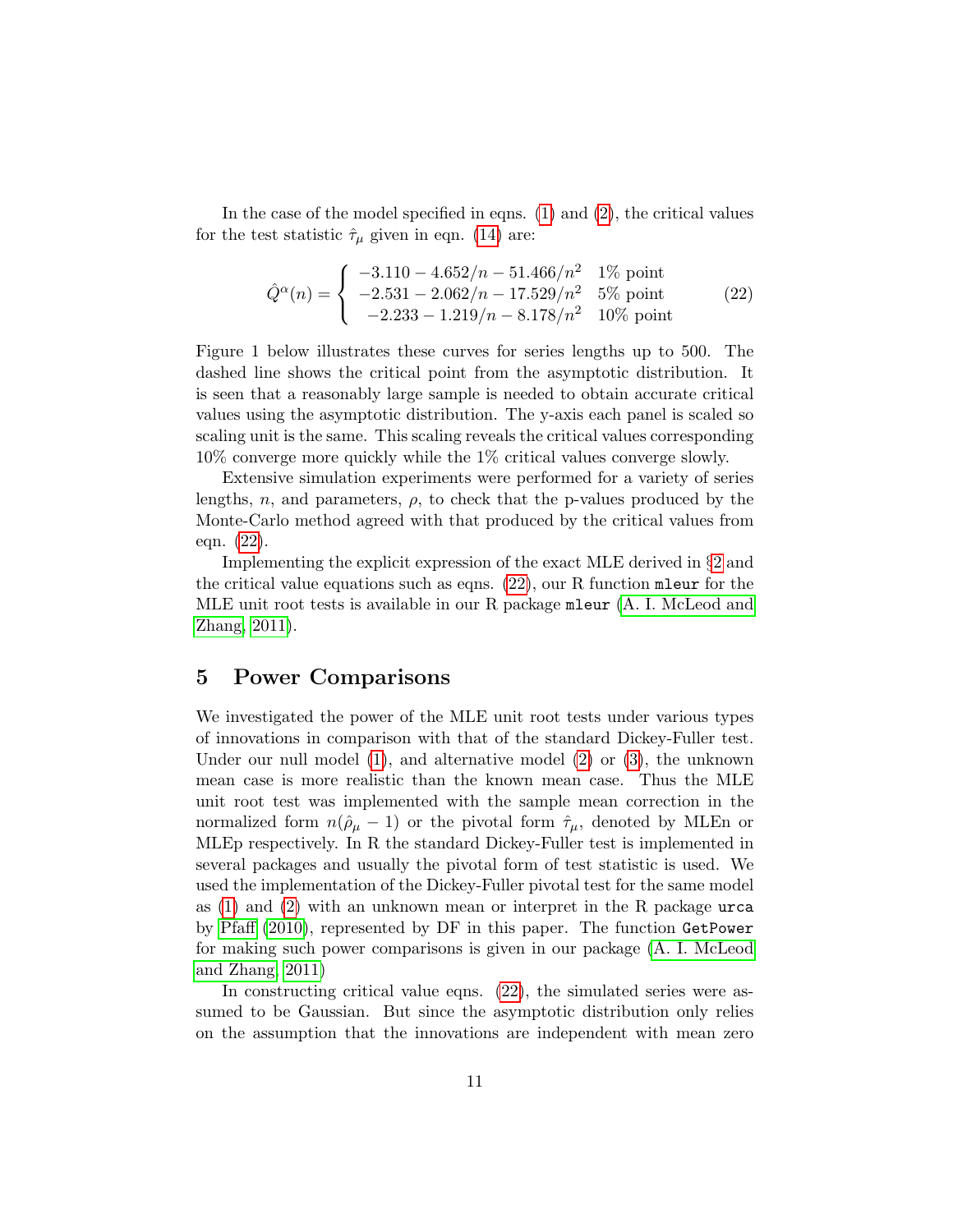and finite variance  $\sigma_a^2$ , it is plausible that the critical values given in eqns. [\(22\)](#page-10-1) may also be applicable for other non-normal distributions with finite variance. In fact, using our R function GetPower, we found no difference from the normal distribution results with Student-t on 5 degrees of freedom. A more challenging question is how well these results continue to hold when these assumptions are not met as in the case of infinite variance distributions, or series exhibiting conditional heteroscedasticity and non-linear dependence. To answer this question, a portion of our simulation results is shown in Table 1. 25, 000 replications were done for series of lengths  $n = 30, 70, 100, 200$  and parameters  $\rho = 0.65, 0.85, 0.9, 0.95, 1.0$  for the innovations generated by a stable distribution and a GARCH model described in the following. With so many replications the 95% margin-of-error (MOE) was about  $0.0062$  or  $0.62$  in percentage terms. This computations took less than 3 hours on a multicore PC.

The random variable Z has a stable distribution with index  $\alpha$ , scale  $\sigma > 0$ , skewness  $|\beta| < 1$  and location  $\mu \in \mathcal{R}$  if its characteristic function is given by,

$$
E(e^{itZ}) = \begin{cases} \exp\{-\sigma|t|^{\alpha} (1 - i\beta \operatorname{sgn}(t) \tan \frac{\pi \alpha}{2}) + i\mu t\} & \text{if } \alpha \neq 1 \\ \exp\{-\sigma|t| (1 + i\beta \frac{2}{\pi} \operatorname{sgn}(t) \log |t|) + i\mu t\} & \text{if } \alpha = 1, \end{cases}
$$

where

$$
sgn(t) = \begin{cases} 1 & \text{if } t > 0 \\ 0 & \text{if } t = 0 \\ -1 & \text{if } t < 0. \end{cases}
$$

Since it has been suggested that many financial time series appear to have a stable distribution with  $\alpha$  in the range (1.35, 1.75),  $\alpha$  was set to 1.5 for our simulations. Also,  $\sigma = 1$ ,  $\beta = 0$ , and  $\mu = 0$ .

A GARCH $(1, 1)$  sequence  $a_t, t = \ldots, -1, 0, 1, \ldots$  is of the form

$$
a_t = \sigma_t \epsilon_t
$$

and

$$
\sigma_t^2 = \omega + \alpha_1 a_{t-1}^2 + \beta_1 \sigma_{t-1}^2,
$$

where we took  $\epsilon_t$  to be independent standard normal,  $\omega = 10^{-6}, \alpha_1 = 0.2$ and  $\beta_1 = 0.7$ . The parameters were chosen to approximate models that have been used in actual applications.

Table 1 shows that there can be substantial difference in power between the MLE unit root test and the Dickey-Fuller tests not only in the normal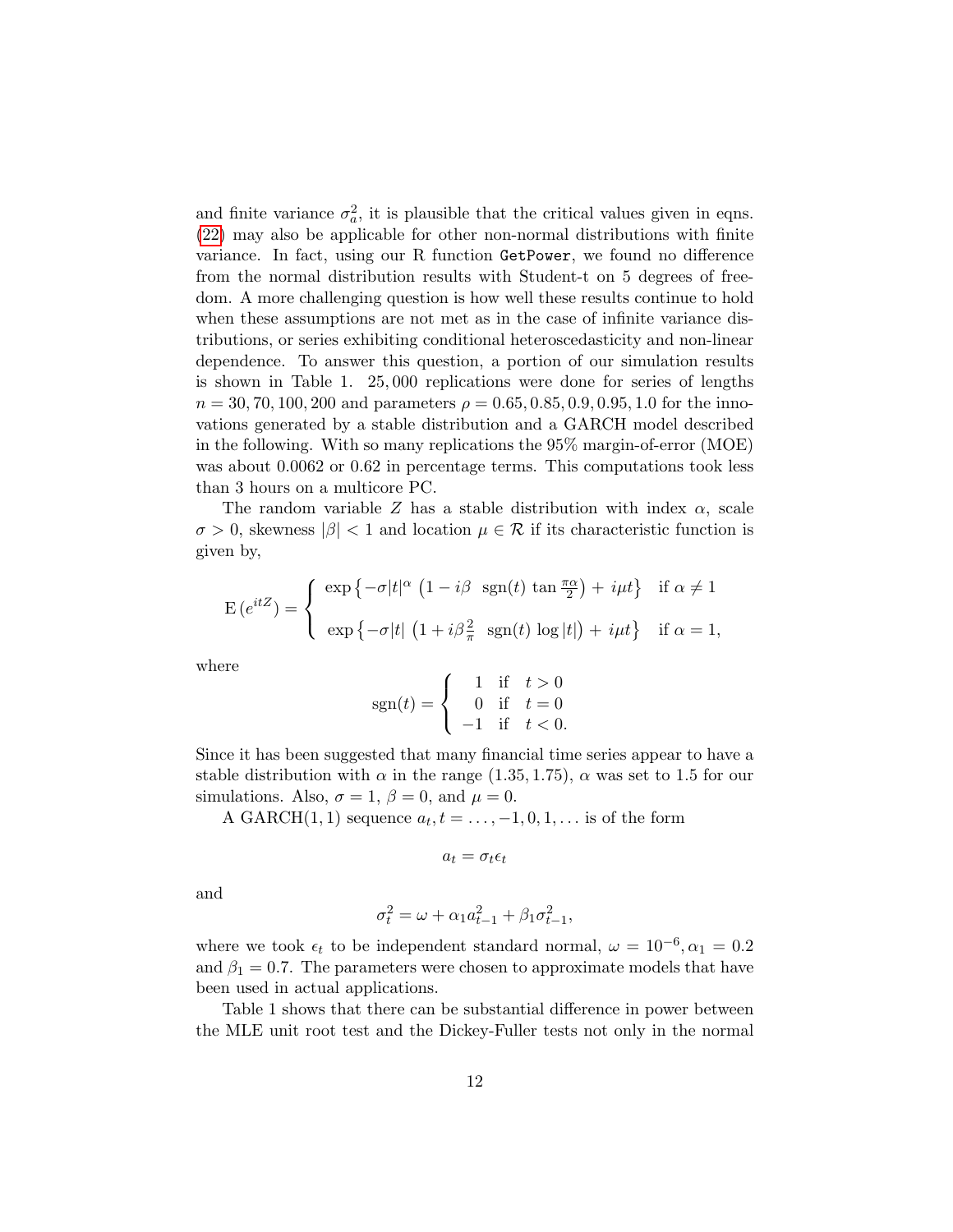case but also for innovations generated from an infinite variance stable distribution as well as for innovations generated from a  $GARCH(1,1)$  process. It is observed that the size of the test is slightly inflated for the non-normal case, so this needs to be taken into account in the power comparison. In general it appears that the pivotal form of the test statistic, MLEp, is preferable to the normalized form, MLEn. MLEp is just as robust as MLEn and has slightly better power.

Further empirical power analysis may easily be carried out similarly with our R function GetPower.

### <span id="page-12-0"></span>6 Illustrative Applications

In actual applications, it is recommended that diagnostic checks be done for residual autocorrelation. If there is significant autocorrelation in the residuals of the fitted  $AR(1)$  model then other methods such as the augmented Dickey-Fuller test must be used. The model building procedure needed for this Dickey-Fuller test family is discussed by [Pfaff](#page-22-0) [\(2006\)](#page-22-0) and is available in the R package urca [\(Pfaff, 2010\)](#page-22-9). Our R package mleur [\(A. I. McLeod](#page-21-10) [and Zhang, 2011\)](#page-21-10) provides suitable model diagnostic checks for applying the MLE root test and is used in the applications discussed below. R scripts to generate the analyses reported below are available in our package documentation.

#### 6.1 Velocity of money

The time series plot for the velocity of money in the U.S. 1869-1970 is shown in Figure [2.](#page-18-0) From the plot we see the series has historically exhibited a strong stochastic trends characteristic of random walk behavior. No doubt with modern emphasis on fiscal policies to control inflation the series has stabilized. But just for a numerical illustration of the difference in the unit root tests we will compare the maximum likelihood and least squares or Dickey-Fuller tests. The first step in the analysis is the check that the fitted model is adequate and that no additional lags are required. Figure [3](#page-19-0) shows the diagnostic checks for this data. The residuals appear non-normal but in view of the simulation results this is not a concern. Most importantly no evidence of residual autocorrelation is found in the fitted AR(1) model. Applied the unit root tests, the pivotal test statistics for the MLE and DF tests were respectively  $-0.26$  and  $-3.28$ . The MLE test is not even close to being significant at the 10% level while the DF test has a p-value between 5% and 1%. The MLE unit root test gives a result that appears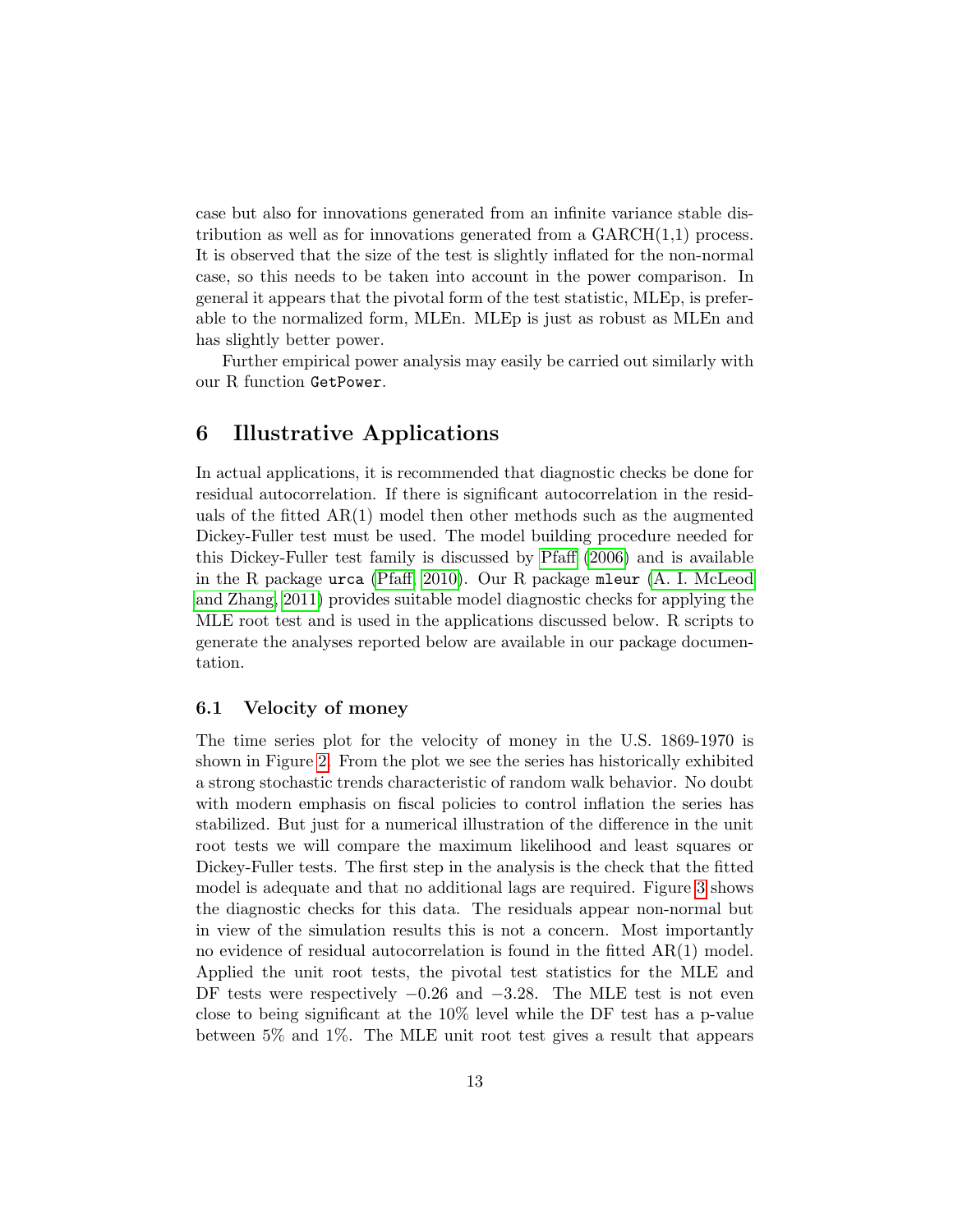to be more in line with the overall impression of strong stochastic trends exhibited in Figure [2.](#page-18-0) Even though the length of the series was 102, there is a considerable difference in the conclusion between the two methods.

#### 6.2 Bond yield differences

The annual difference in Mood's BAA and AAA corporate bond yields from 1976 to 2010 is shown in Figure [4.](#page-20-0) From the diagnostic check plots, we conclude that there is no significant autocorrelation in the residuals and so the AR(1) may be fit. The DF test is not significant at  $10\%$  whereas the MLE test does reject at the 10% level. This is not surprising in view of the empirical power computations.

### 7 Summary

In this paper we presented a new derivation of the asymptotic distribution for the MLE unit root test utilizing computer algebra to obtain an explicit expression for the MLE and a Taylor series linearization for the test statistic. This technique is no doubt applicable in other situations where the manual derivation is difficult.

An efficient computational method based on the response surface curves has been implemented to obtain critical values of the MLE test statistics. An empirical power study has demonstrated that not only does the MLE procedure outperform the LSE in the Gaussian case but also for fat-tailed distributions, infinite variance distributions, and for weak dependence as exhibited in a  $GARCH(1, 1)$  process. The R package mleur based on the developments in this paper is available on CRAN.

Two illustrative applications of the test demonstrate that unit root testing also requires diagnostic checking. It is important for proper applications that there be no residual autocorrelation present in the fitted  $AR(1)$  model.

#### ACKNOWLEDGEMENTS

The authors would like to thank the Editor for his encouragement and also two referees for their helpful suggestions and comments. The authors research was supported by Natural Sciences and Engineering Research Council of Canada (NSERC).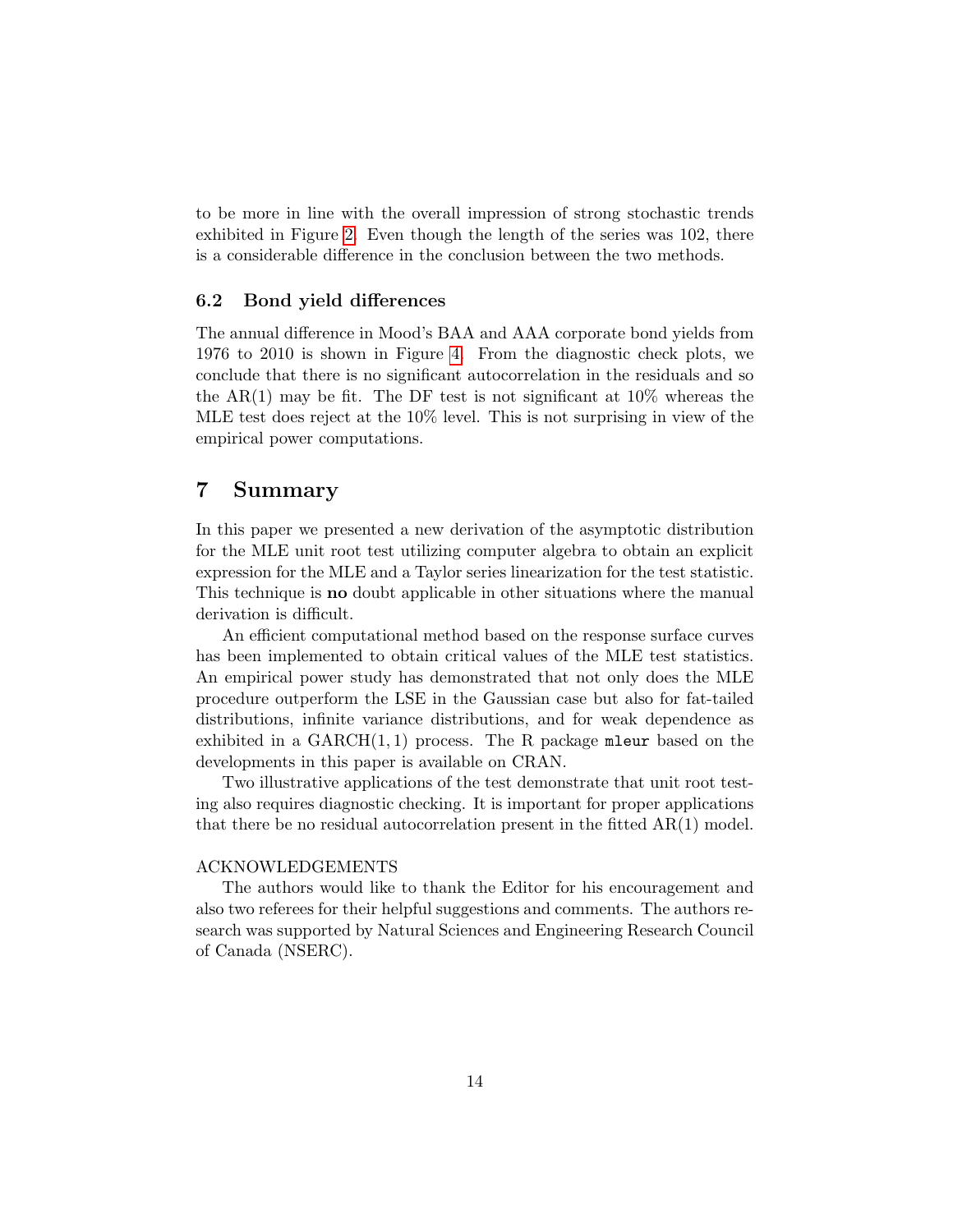## <span id="page-14-0"></span>8 Appendix

First we state the Donsker's theorem [\(Billingsley, 1999\)](#page-21-12). Let  $\{a_t\}$  be a sequence of IID random variables with mean 0 and finite variance  $\sigma^2 > 0$ ,  $z_t = \sum_{j=1}^t a_j$  and  $z_0 = 0$ . Then

$$
\left\{\frac{z_{[nt]}}{\sqrt{n}\sigma},\ 0\leq t\leq 1\right\}\stackrel{D}{\longrightarrow}\{W(t),\ 0\leq t\leq 1\}
$$

in the Skorokhod space  $D[0, 1]$  with  $J_1$  topology, where  $[x]$  denotes the integer part of  $x$ . One of the important applications of the Donker's theorem is the following continuous mapping theorem. If  $f(\cdot)$  is a continuous functional on  $[0, 1]$ , then

$$
f\left(\frac{z_{[nt]}}{\sqrt{n}\sigma}\right) \stackrel{D}{\longrightarrow} f(W(t)).
$$

Proof of Lemma [1.](#page-7-0) We have

$$
\frac{\bar{z}_n}{\sqrt{n}} = \int_0^1 \frac{z_{[nt]}}{\sqrt{n}} dt + \frac{z_n}{n\sqrt{n}}.
$$

By the Donsker's theorem

$$
\frac{\bar{z}_n}{\sqrt{n}} \stackrel{D}{\longrightarrow} \sigma \int_0^1 W(t) dt.
$$

Similarly,

$$
\frac{1}{n^2} \sum_{t=1}^{n-1} z_t^2 = \int_0^1 \left(\frac{z_{[nt]}}{\sqrt{n}}\right)^2 dt \xrightarrow{D} \sigma^2 \int_0^1 W^2(t) dt.
$$

It can be shown that

<span id="page-14-1"></span>
$$
c = \sum_{t=2}^{n-1} (z_t - \bar{z}_n)^2 = \sum_{t=1}^{n-1} z_t^2 - z_1^2 - (n+2)\bar{z}_n^2 + 2\bar{z}_n(z_1 + z_n).
$$
 (23)

By some simple algebra steps,

$$
b - c = \sum_{t=1}^{n-1} (z_{t+1} - z_t)(z_t - \bar{z}_n) + (z_1 - \bar{z}_n)^2
$$
  
= 
$$
\frac{1}{2}z_n^2 - \frac{1}{2}\sum_{t=1}^n a_t^2 - \bar{z}_n\sum_{t=2}^n a_t + (z_1 - \bar{z}_n)^2,
$$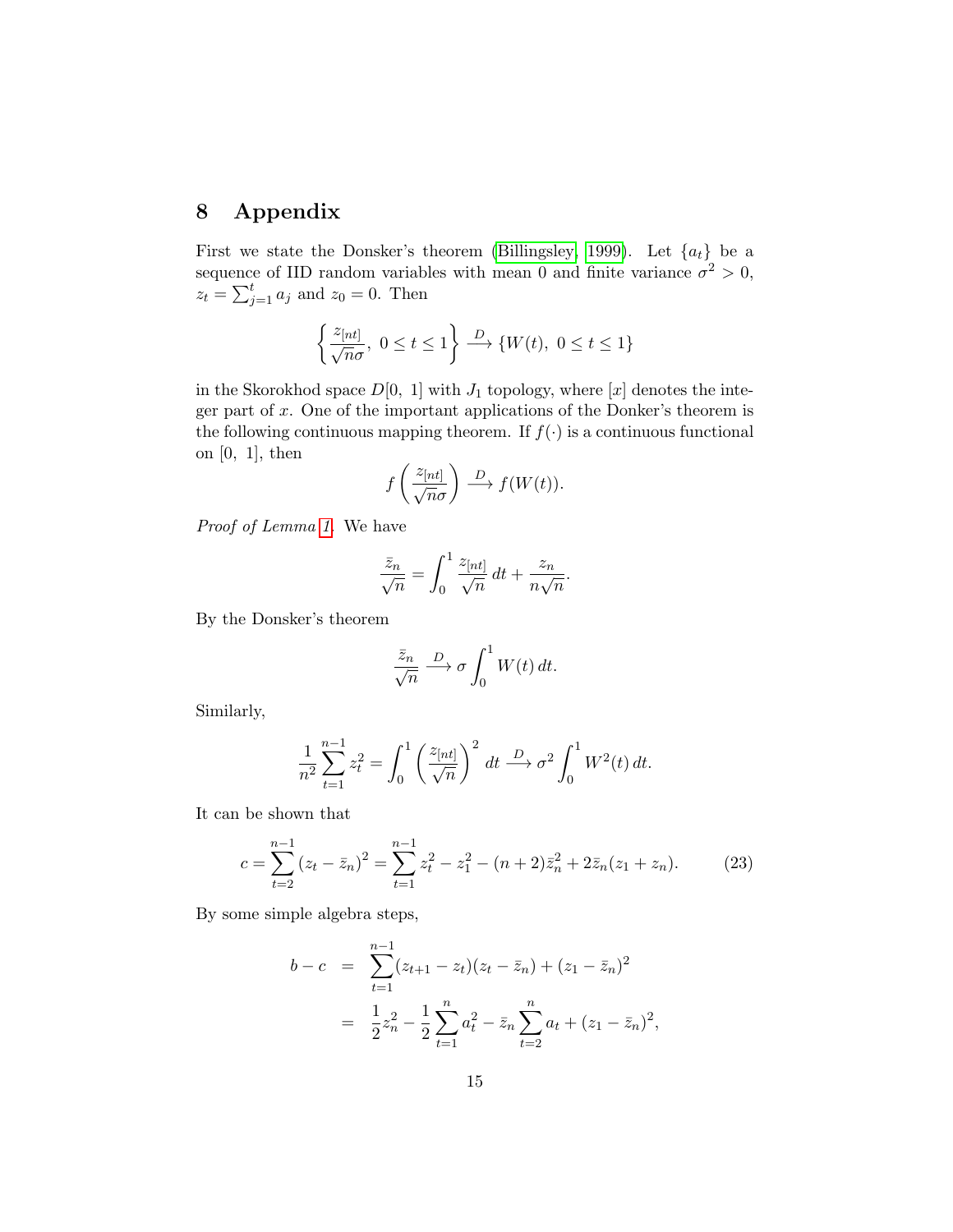that is,

<span id="page-15-0"></span>
$$
\frac{b-c}{n} = \frac{1}{2} \left(\frac{z_n}{\sqrt{n}}\right)^2 - \frac{1}{2n} \sum_{t=1}^n a_t^2 - \frac{\bar{z}_n}{\sqrt{n}} \frac{z_n}{\sqrt{n}} + \frac{\bar{z}_n}{\sqrt{n}} \frac{a_1}{\sqrt{n}} + \left(\frac{z_1}{\sqrt{n}} - \frac{\bar{z}_n}{\sqrt{n}}\right)^2.
$$
 (24)

Moreover

<span id="page-15-1"></span>
$$
\frac{a-c}{n} = \left(\frac{z_1}{\sqrt{n}} - \frac{\bar{z}_n}{\sqrt{n}}\right)^2 + \left(\frac{z_n}{\sqrt{n}} - \frac{\bar{z}_n}{\sqrt{n}}\right)^2.
$$
 (25)

Since

$$
\frac{b-c}{n} = n(G-1)\left(\frac{c}{n^2}\right)
$$

and

$$
\frac{a-c}{n}=n(H-1)(\frac{c}{n^2}),
$$

where  $G$  and  $H$  are defined in eqn [\(19\)](#page-7-2). Eqns. [\(23\)](#page-14-1), [\(24\)](#page-15-0), and [\(25\)](#page-15-1) imply that

$$
(\frac{c}{\sigma^2 n^2}, n(H-1), n(G-1)) = f(\frac{z_{[nt]}}{\sqrt{n}\sigma}) + o_p(1),
$$

where  $f$  is a functional. Hence by the continuous mapping theorem described above and Slutsky's theorem,

$$
(\frac{c}{\sigma^2 n^2}, n(H-1), n(G-1)) \xrightarrow{D} f(W(t)).
$$

Applied the Cramer-Rao device, we find the marginal distributions as

$$
\frac{c}{\sigma^2 n^2} \xrightarrow{D} \int_0^1 W^2(t) dt - \left(\int_0^1 W(t) dt\right)^2 = \mathfrak{A}_{\mu},
$$
  

$$
n(G-1) \xrightarrow{D} \mathfrak{A}_{\mu}^{-1} \left(\frac{1}{2} \left(W^2(1) - 1\right) - W(1) \int_0^1 W(t) dt + \left(\int_0^1 W(t) dt\right)^2\right) = \mathfrak{C}_{\mu},
$$

and

$$
n(H-1) \xrightarrow{D} \mathfrak{A}_{\mu}^{-1} \left( \left( \int_0^1 W(t) dt \right)^2 + \left( W(1) - \int_0^1 W(t) dt \right)^2 \right) = \mathfrak{B}_{\mu}.
$$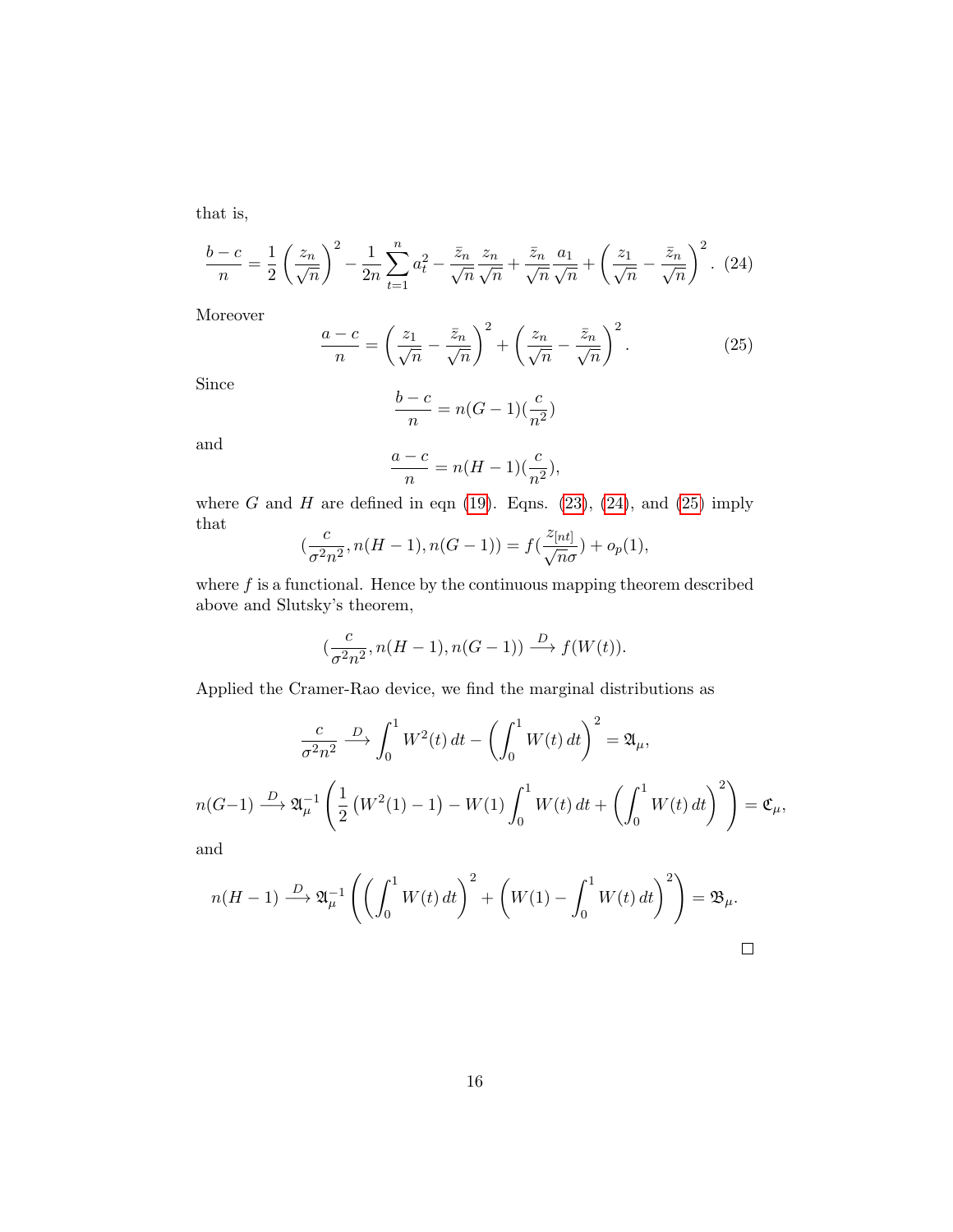| normal           |            |          |             | stable      |         |             | $\overline{\text{GARCH}}(1,1)$ |       |             |             |
|------------------|------------|----------|-------------|-------------|---------|-------------|--------------------------------|-------|-------------|-------------|
| $\boldsymbol{n}$ | $\rho$     | DF       | <b>MLEn</b> | <b>MLEp</b> | DF      | <b>MLEn</b> | <b>MLEp</b>                    | DF    | <b>MLEn</b> | <b>MLEp</b> |
| $30\,$           | $0.65\,$   | 39.8     | $56.5\,$    | 59.6        | 36.5    | 55.7        | 59.4                           | 42.0  | 56.2        | 59.0        |
| 70               | 0.65       | 97.6     | 99.8        | 99.7        | 97.7    | 98.6        | 98.1                           | 95.6  | 98.9        | 98.8        |
| 100              | 0.65       | 100.0    | 100.0       | 100.0       | 99.7    | 99.3        | 99.1                           | 99.7  | 100.0       | 99.9        |
| 200              | 0.65       | 100.0    | 100.0       | 100.0       | 99.9    | 99.7        | 99.6                           | 100.0 | 100.0       | 100.0       |
| $30\,$           | 0.85       | 12.1     | 16.6        | 18.3        | 11.6    | 12.5        | 13.6                           | 14.1  | 18.3        | 20.0        |
| 70               | 0.85       | 37.4     | 55.1        | 57.4        | 33.6    | 53.9        | 57.0                           | 39.7  | 55.9        | 57.8        |
| 100              | 0.85       | 63.2     | 83.2        | 84.2        | 65.2    | 84.3        | 84.6                           | 64.5  | 81.4        | 82.1        |
| 200              | $0.85\,$   | 99.6     | $100.0\,$   | 100.0       | 99.4    | 98.9        | 98.4                           | 98.7  | 99.7        | 99.6        |
| $30\,$           | 0.90       | 8.4      | 10.7        | 11.9        | 8.9     | 8.3         | 8.9                            | 9.8   | 11.8        | 13.1        |
| 70               | 0.90       | 19.4     | $29.8\,$    | 31.4        | 17.4    | 24.6        | 26.8                           | 22.0  | $32.0\,$    | 33.7        |
| 100              | 0.90       | 33.3     | 51.0        | 52.8        | 29.7    | 49.4        | 52.8                           | 36.3  | 51.9        | 53.5        |
| 200              | 0.90       | 86.8     | 97.2        | 97.0        | 89.3    | 95.7        | 94.8                           | 84.3  | 94.7        | 94.7        |
| 30               | $\rm 0.95$ | 6.7      | 7.6         | 8.3         | 6.5     | $5.5\,$     | 5.7                            | 7.8   | 8.1         | 9.1         |
| 70               | 0.95       | 9.2      | 12.5        | 13.3        | 9.0     | 9.5         | 9.9                            | 11.0  | 14.7        | 15.4        |
| 100              | 0.95       | 12.5     | 19.0        | 19.8        | 11.8    | 14.2        | 15.1                           | 14.6  | 21.2        | 22.0        |
| 200              | $0.95\,$   | $32.5\,$ | 51.1        | 52.5        | 28.9    | 47.7        | 50.7                           | 36.0  | 52.6        | 53.9        |
| 30               | 1.00       | $5.5\,$  | 4.9         | $5.5\,$     | 6.3     | 4.3         | 4.4                            | 7.0   | 6.1         | 6.7         |
| 70               | 1.00       | 5.2      | 5.1         | 5.3         | 6.0     | 3.7         | 3.7                            | 7.0   | 6.1         | 6.4         |
| 100              | 1.00       | 5.0      | $5.3\,$     | 5.6         | 6.0     | $3.9\,$     | 3.8                            | 6.7   | 6.3         | 6.3         |
| 200              | 1.00       | 4.9      | 4.8         | 4.9         | $5.9\,$ | 3.8         | 3.8                            | 6.2   | 6.2         | $6.3\,$     |

Table 1: Empirical power of 5% unit root tests based on 25,000 simulations using innovations from various distributions. Tests were Dickey-Fuller (DF), MLE normalized (MLEn), and MLE pivotal (MLEp). The distributions used were standard normal, stable distribution with index parameter 1.5, and a  $GARCH(1, 1)$  process. The 0.95 level MOE for the table percentage is 0.62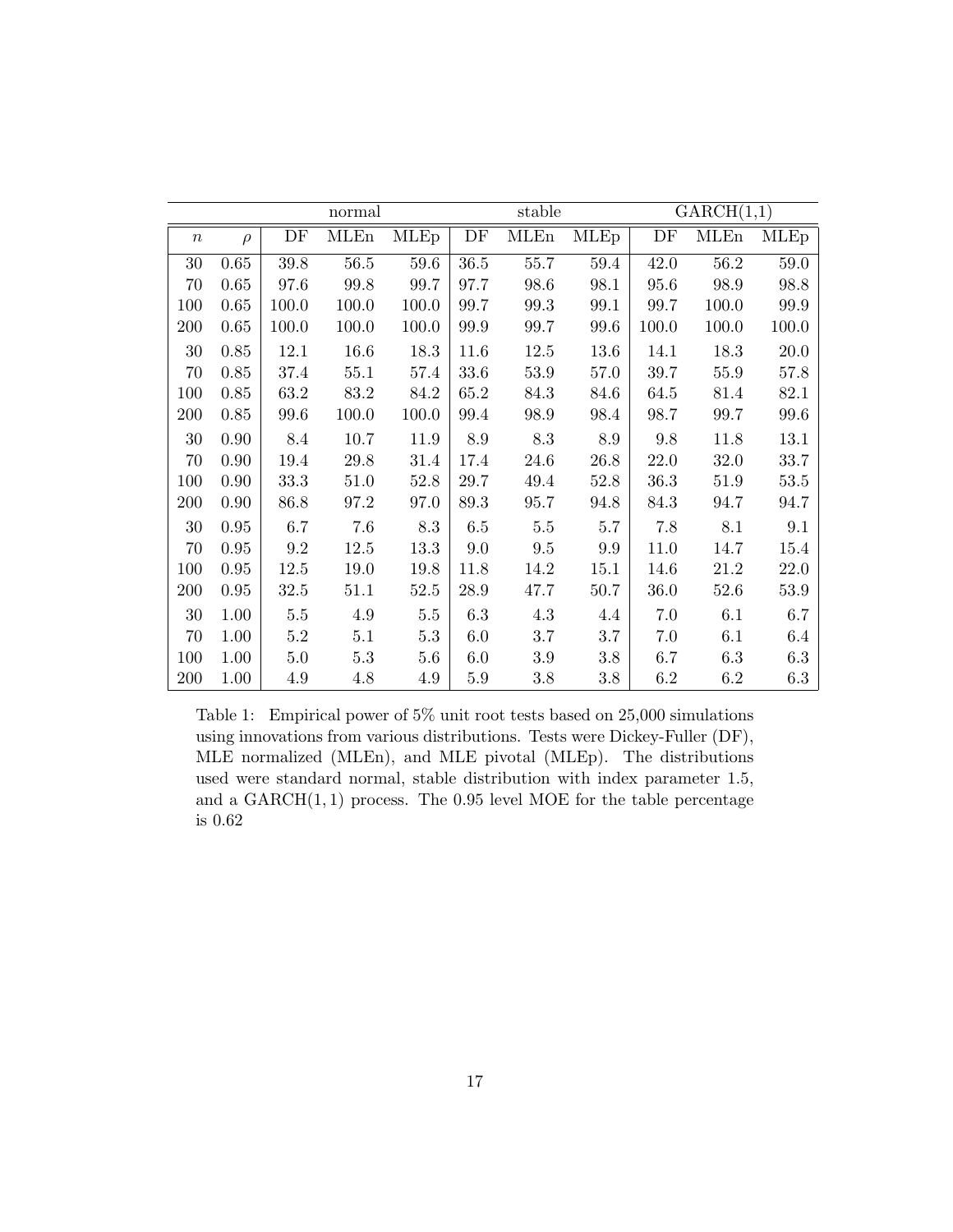

Figure 1: The 1%, 5% and 10% critical values for the MLE test statistic  $\hat{\tau}_\mu$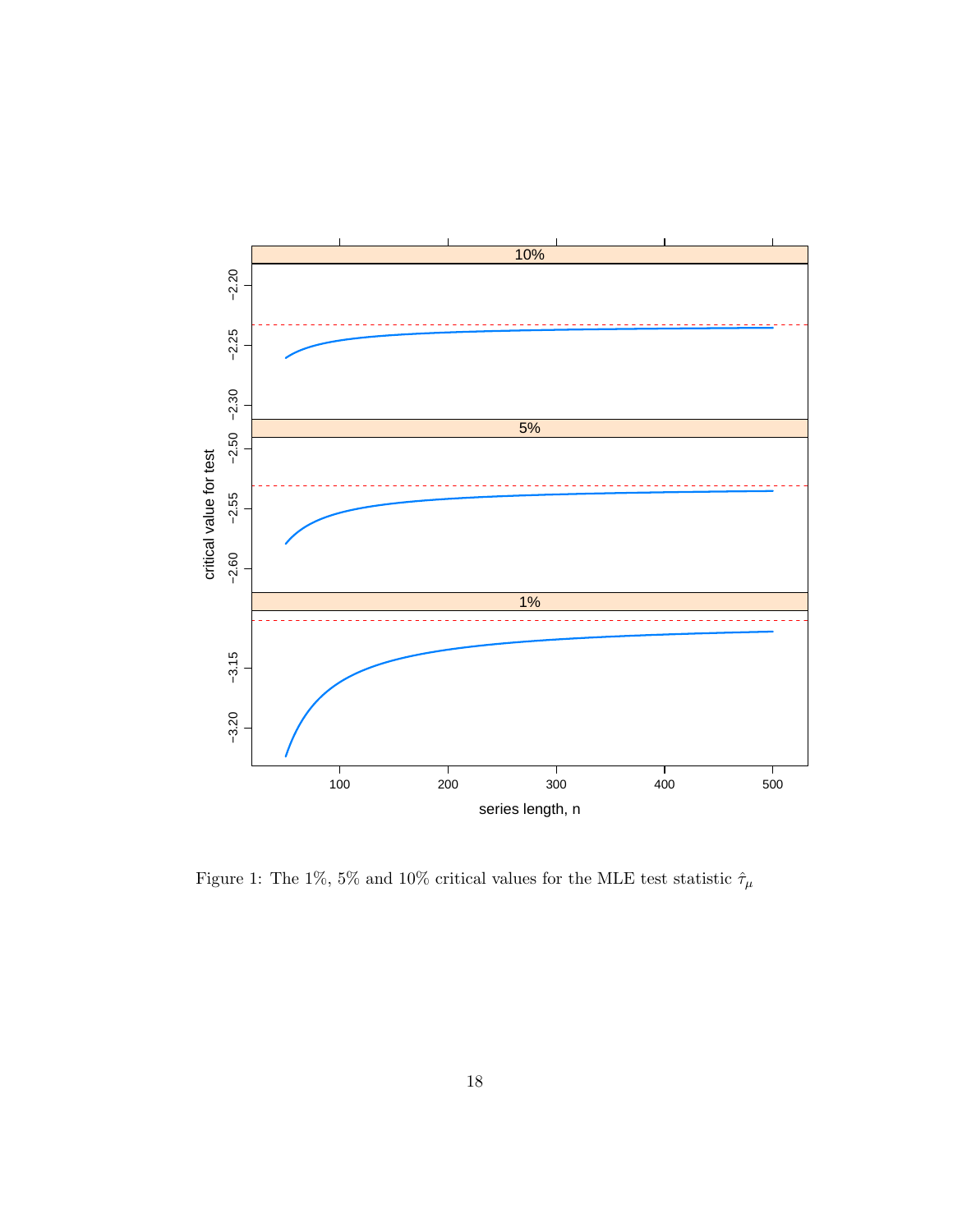

<span id="page-18-0"></span>Figure 2: Time series plot for money velocity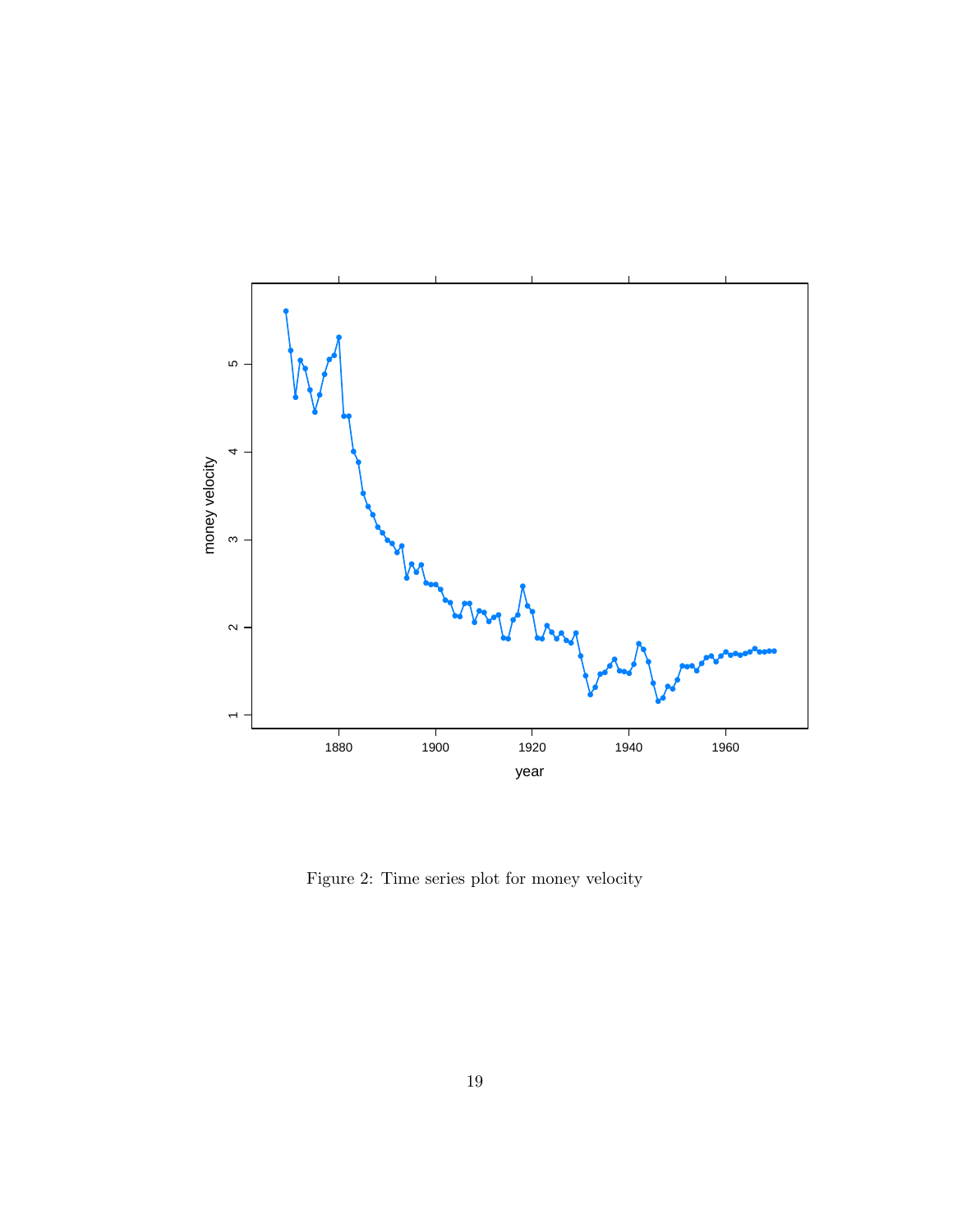

<span id="page-19-0"></span>Figure 3: Diagnostic plots for money velocity time series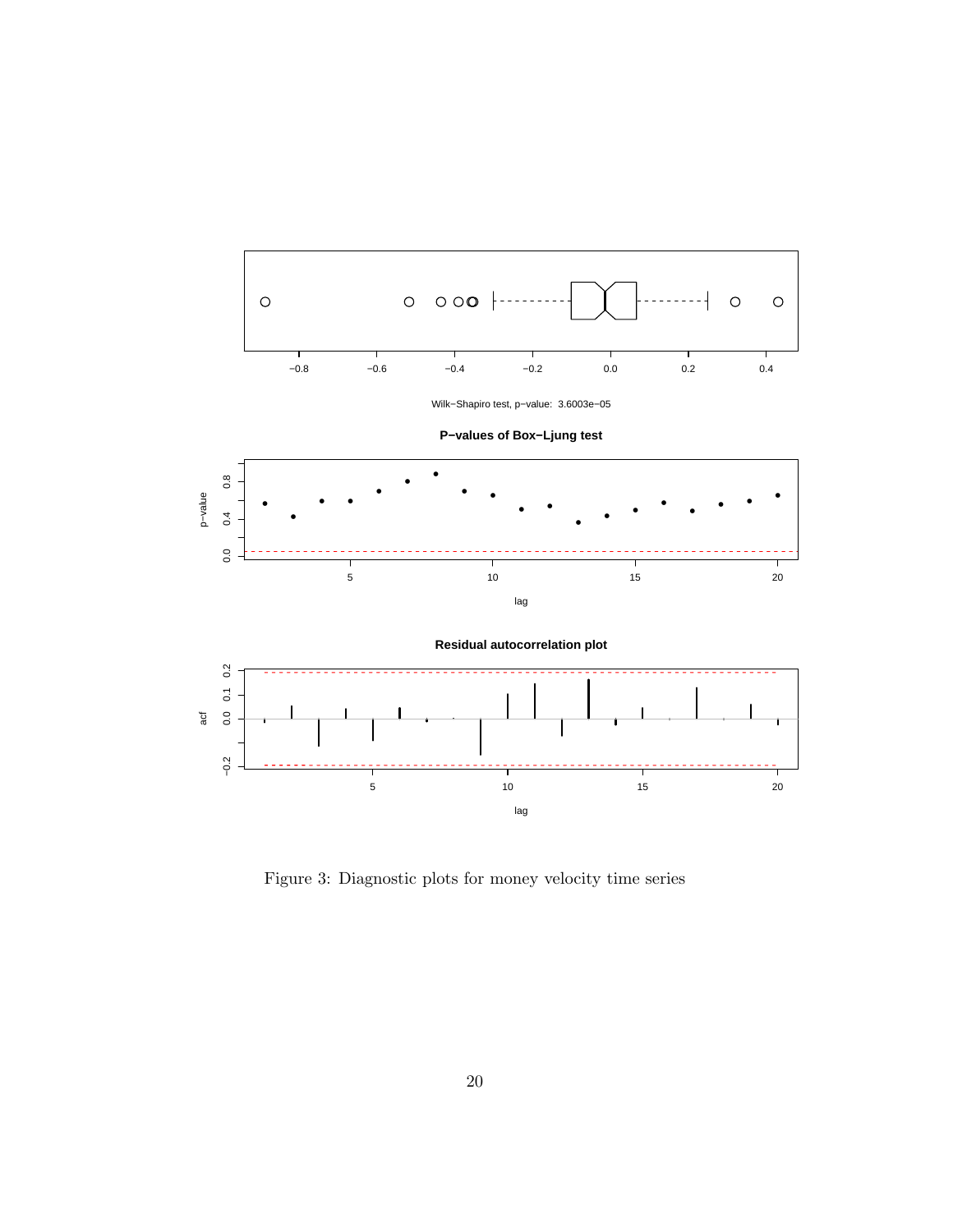

<span id="page-20-0"></span>Figure 4: Time series plot of difference in bond yields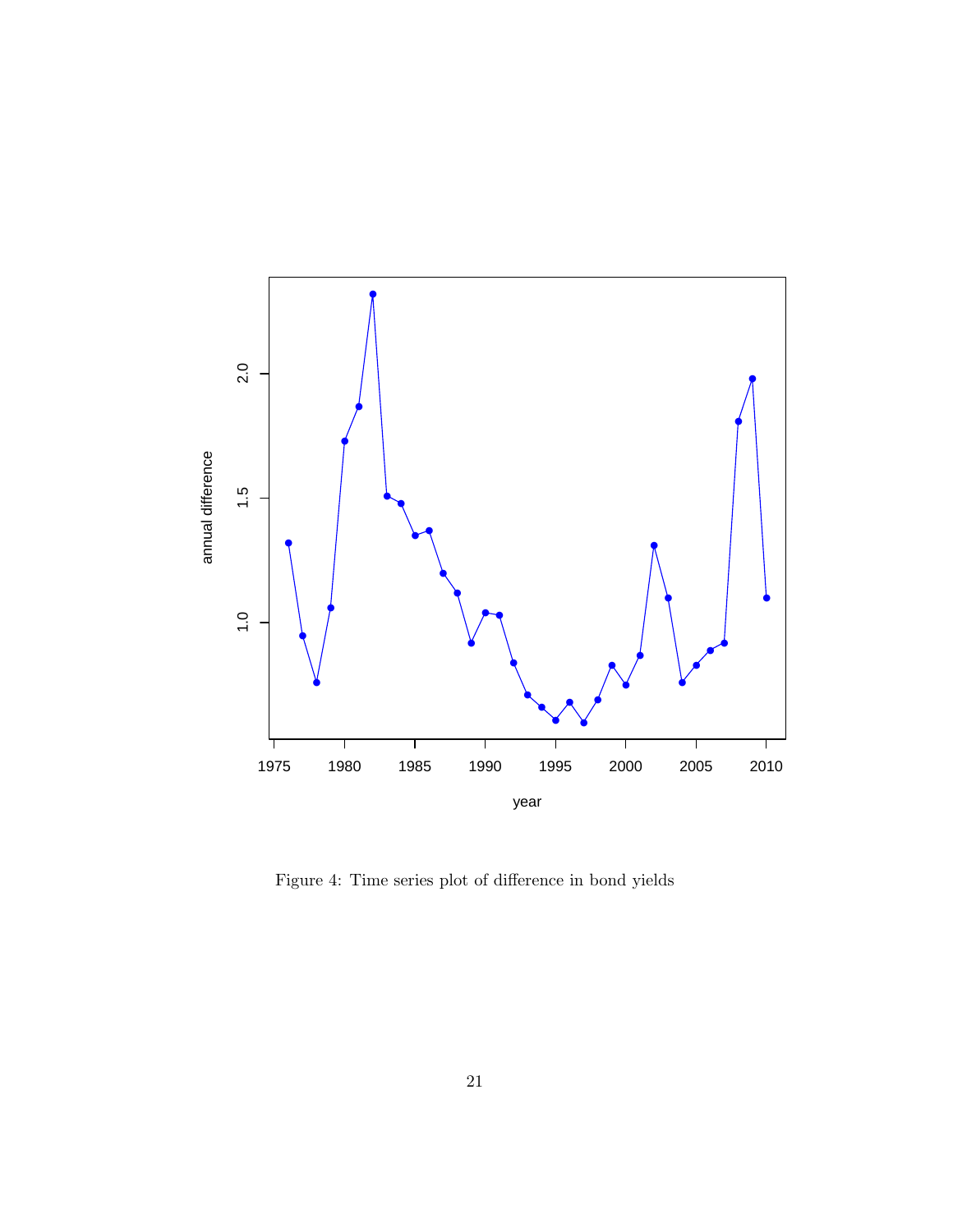### References

- <span id="page-21-10"></span>A. I. McLeod, H. Y. and Y. Zhang (2011). Fmleur: Maximum Likelihood Unit Root Test. R package version 1.0-1.
- <span id="page-21-4"></span>Andrews, D. F. and J. E. Stafford (2000). Symbolic Computation for Statistical Inference. Oxford.
- <span id="page-21-12"></span>Billingsley, P. (1999). Convergence of Probability Measures. New York: John Wiley & Sons, Inc.
- <span id="page-21-7"></span>Brockwell, P. J. and R. A. Davis (1987). Time Series: Theory and Methods. New York: Springer-Verlag.
- <span id="page-21-5"></span>Dent, W. and A. S. Min (1978). A monto carlo study of autoregressive integrated moving average processes. Journal of Econometrics 7, 23–55.
- <span id="page-21-2"></span>Dickey, A. D. and W. A. Fuller (1979). Distribution of the estimators for autoregressive time series with a unit root. Journal of the American Statistical Assiciation 74, 427–431.
- <span id="page-21-1"></span>Enders, W. (2010). Applied Econometric Time Series (3rd ed.). New York: John Wiley and Sons.
- <span id="page-21-0"></span>Fuller, W. A. (1996). Introduction to Statistical Time Series. New York: Wiley.
- <span id="page-21-3"></span>Gonzalez-Farias, G. M. and D. A. Dickey (1999). Unit root test: An unconditional maximum likelihood approach. Boletin de la Sociedad Matematica Mexicana 5, 199–221.
- <span id="page-21-6"></span>Hasza, D. P. (1980). A note on the maximum likelihood estimation for the first-order autoregressive processes. ommunications in Statistics: Theory and Methods 13, 1411–15.
- <span id="page-21-9"></span>Iacus, S. M. (2008). Simulation and Inference for Stochastic Differential Equations: With R Examples. New York: Springer Science+Business Media, LLC.
- <span id="page-21-11"></span>MacKinnon, J. (2002). The International Series in Engineering and Computer Science, Volume 541, Chapter Computing Numerical Distribution Functions in Econometrics, pp. 455–471. Springer-Verlag.
- <span id="page-21-8"></span>McLeod, A. and Y. Zhang (2008). Faster arma maximum likelihood estimation. Computational Statistics and Data Analysis 52 (4), 2166–2176.